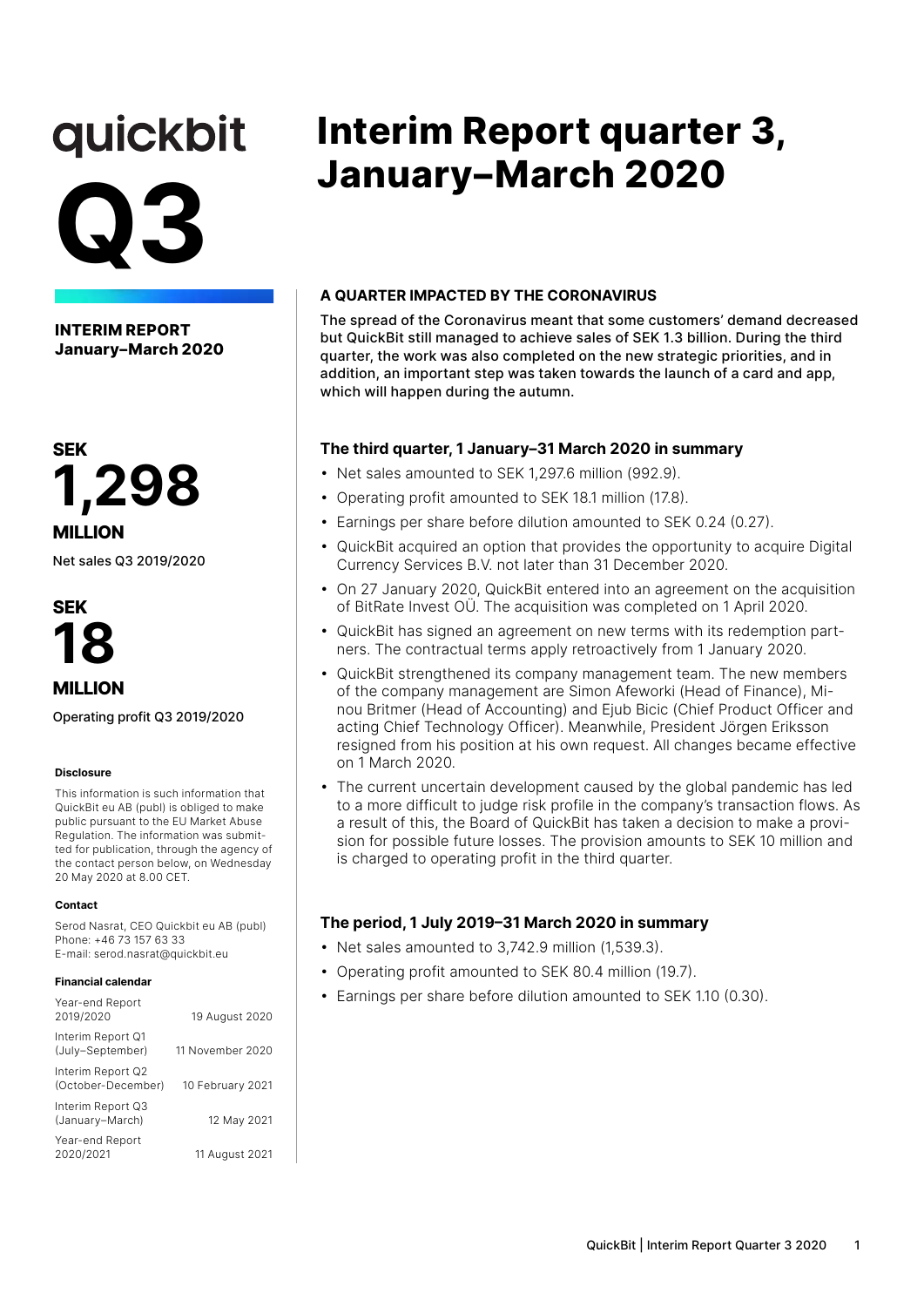|                                        | Third quarter   |                 | 9 months              |                       | ROIIING<br>12 months             | Full-year     |  |
|----------------------------------------|-----------------|-----------------|-----------------------|-----------------------|----------------------------------|---------------|--|
| <b>SEK million</b>                     | Jan-Mar<br>2020 | Jan-Mar<br>2019 | Jul 2019-<br>Mar 2020 | Jul 2018-<br>Mar 2019 | April 2019-<br><b>March 2020</b> | 2018/<br>2019 |  |
| Net sales                              | 1,298           | 993             | 3,743                 | 1,539                 | 4,558                            | 2,354         |  |
| Operating profit                       | 18              | 18              | 80                    | 20                    | 109                              | 48            |  |
| Equity/assets ratio, %                 | $85^{1}$        | 72              | $85^{1}$              | 72                    | $85^{1}$                         | 83            |  |
| Earnings per share, before             | 0,24            | 0,27            | 1,10                  | 0,30                  | 1,46                             | 0,66          |  |
| dilution, SEK                          | 0.24            | 0.27            | 1.10                  | 0.30                  | 1.46                             | 0.66          |  |
| Earnings per share after dilution, SEK | 0.18            | 0.25            | 0.83                  | 0.29                  | 1.10                             | 0.59          |  |

1 As of 31 March 2020

#### **Significant events after the end of the period**

- QuickBit entered into a strategic agreement with Bambora. The agreement means that QuickBit's solution for customers to purchase cryptocurrency will be integrated into Bambora's payment platform PaymentIQ. The integration of PaymentIQ represents a strong growth opportunity for QuickBit, which will now gain access to Bambora's customers within online casino and iGaming.
- The Board of Directors of QuickBit has taken a decision on a new strategic focus for the future operations. The new strategy primarily means that QuickBit now, in addition to its existing business, will also focus on developing solutions that target consumers directly. This broadens QuickBit's business model and creates increased opportunities for growth and profitability. The ambition is to become a global market leader within cryptocurrency payments.
- QuickBit is launching an app, the QuickBit App, and a card, QuickBit Card, which will simplify the use of cryptocurrency in people's everyday lives. The launches are a part of the strategic focus that, in addition to the existing business, which is targeted towards e-merchants, now also includes developing solutions that target consumers directly. The launch of the QuickBit App and QuickBit Card will occur during the autumn of 2020.

Rolling

• On 1 April 2020, QuickBit's cash balance was strengthened by SEK 30.8 million through a payment from the company's redemption partners. This is a result of the improved terms with redemption partners which was communicated on 17 February 2020. The payment will be booked during the fourth quarter, which means that the reported cash flow for the fourth quarter is strengthened.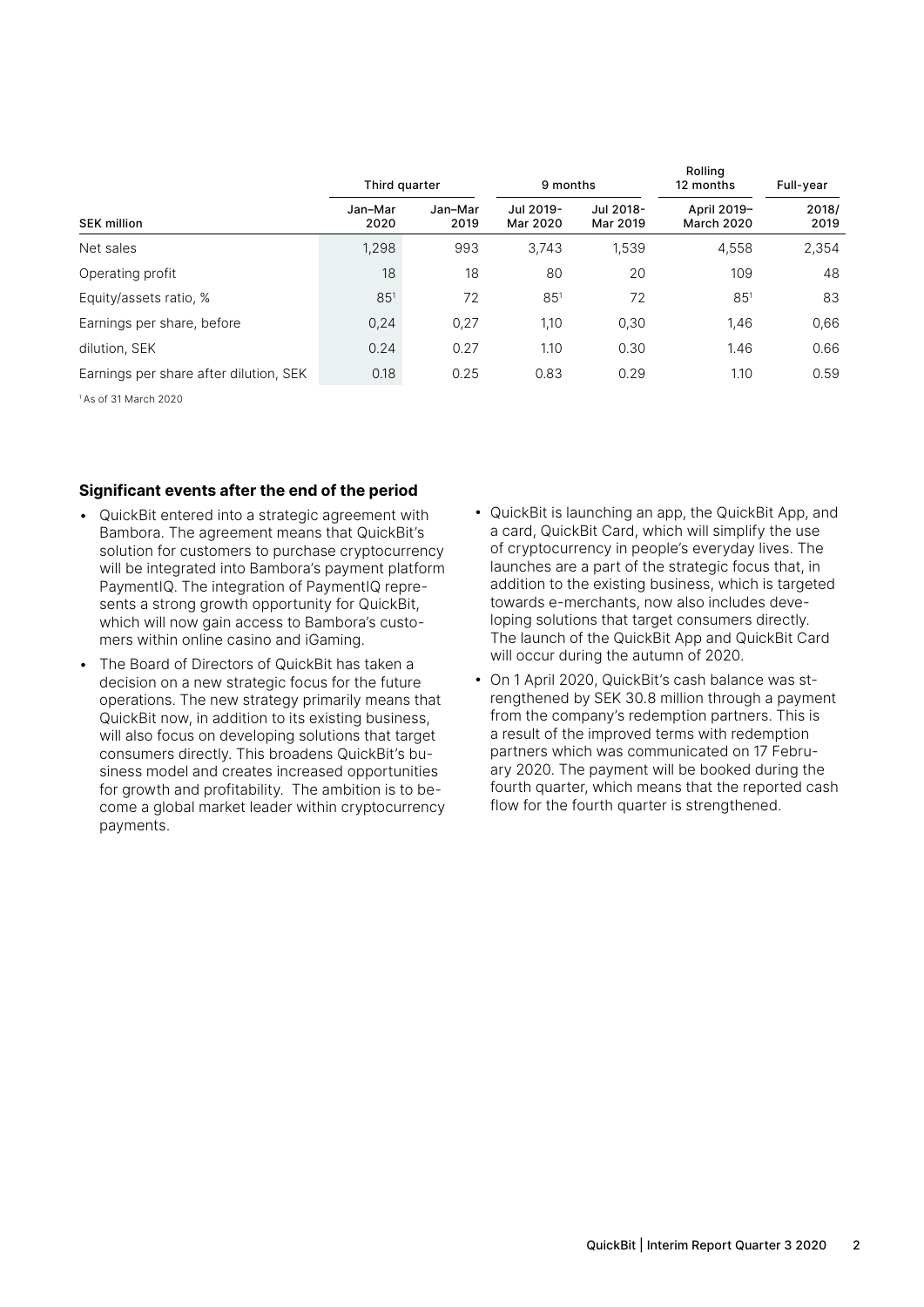### **Comments from the CEO**

Just like many other companies, QuickBit has also been affected by the spread of the Coronavirus. However, our work processes have functioned without disruptions during this period. Thanks to this, we have managed to complete the work on our strategic priorities and have taken a major step towards the launch of a card and app, which will occur during the autumn. These are two key measures that together will build a strong platform for our continued development.

An effect of the outbreak of the Coronavirus, has been that all sporting events throughout the whole world were cancelled over the course of a few weeks. This meant that some of our customers' demand essentially disappeared, which obviously also affected our profitability. Against this background, I am satisfied, in spite of everything, that we managed to achieve sales of SEK 1.3 billion during the third quarter. This shows the flexibility, which is built into our business model, where we can quickly focus our resources on other types of transaction flows. As regards the development during the fourth quarter, this is more difficult to judge than ever but as long as the current situation persists, it will impact us to some extent. It is also against this uncertain background that the provision we are now making of SEK 10 million should be viewed. Quite simply – the uncertainty and thus the risks are more difficult to judge today. Even though the risks are now more difficult to judge, it is still reassuring that our business model is fundamentally profitable.

It has been a great source of joy for me that we have succeeded in recruiting a number of new employees since year-end. I am sure that a significant reason why we succeeded so well with these recruitments was due to our targeted work on strengthening our brand as an employer. Today we have just over 40 employees at our four offices but we still need to hire even more, which is naturally a result of our strong growth.

Just like I said in the report for the second quarter, I was given the mandate by the Board to conduct a comprehensive review of the company. Based on this review a number of strategic priorities should be developed which will chart the direction of the company's operations in the near future. In brief, the new strategy means that QuickBit will broaden its business model and focus on developing new solutions with a clear goal of becoming a market leader. It is important to understand that we are retaining our existing business, which targets e-merchants' customers and are complement-



"Even though the risks are more difficult to judge today, it is still reassuring that our business model is fundamentally profitable."

ing this will an offer that will target consumers directly. By offering solutions directed towards e-merchants' customers and directly to consumers, we will reach more potential customers in more markets.

One example of when our new strategy will become a reality and concrete is when we launch the QuickBit Card and our new app, QuickBit App. Both of these products are essentially simple ones but they will add great value in terms of introducing more people to cryptocurrencies. With our app and debit card, we will provide all users with a secure, flexible and reliable digital wallet, which also creates the basis for new solutions that we will develop in the future. These products also create the basis for profitable transactions without tying up capital.

As we have now established our strategic priorities and have taken a major and important step towards the launch of both our app and card in the autumn, we are continuing to develop the company with full force. Although the Corona pandemic has created a more uncertain situation for us, just like for almost all other companies, I am really convinced that our vision to facilitate the everyday use of cryptocurrencies for people and companies is very timely. There are several strong basic drivers, which indicate that cryptocurrency will play an important part in the financial services of the future.

Serod Nasrat, CEO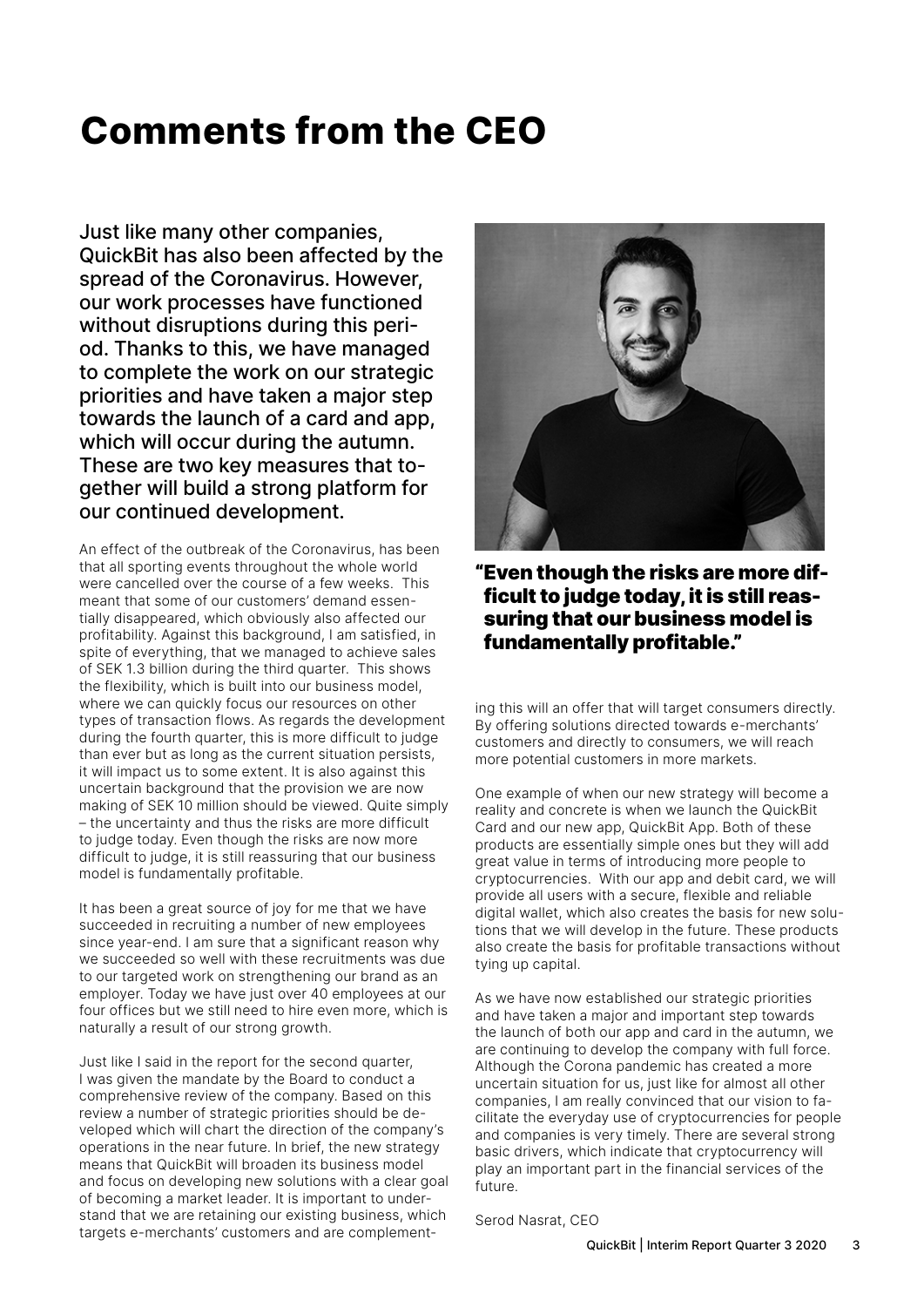### **QuickBit in brief**

QuickBit is a Swedish fintech company, which was founded in 2016 with the goal that more people and companies should use cryptocurrency on an everyday basis. Today QuickBit offers solutions for e-merchants' customers to receive payment in cryptocurrency and will launch solutions for people to easily use cryptocurrency in their everyday lives. QuickBit has been listed on NGM Nordic SME since July 2019.

#### **Who are our customers?**

Our customers are the people and companies that use cryptocurrency through our services.

#### **Our offer**

QuickBit offers an ecosystem of solutions, which make it easier for people and companies to use cryptocurrency on an everyday basis. The company through its affiliate solution has been a leader in developing solutions for a growing need among e-merchants. QuickBit will continue to offer solutions so that all merchants – in-store as well as online – regardless of sector, can receive payment in cryptocurrency.

In addition, starting from autumn 2020, solutions will also be offered that are targeted directly to consumers, for example QuickBit Card and QuickBit App. This will create increased opportunities for growth when more

people and merchants in more markets use QuickBit's solutions.

#### **How does QuickBit make money?**

Solutions are created through the company's business model where people can pay, and merchants can receive payment, in cryptocurrency. Users can also carry out exchange transactions and transfer cryptocurrency to other users. This is what we call an ecosystem of solutions. In every transaction in this ecosystem, regardless of whether it is executed by consumers or merchants, QuickBit generates revenue and thus profitability. QuickBit's profitability is not affected by the market price of the cryptocurrency that the transaction is executed in.

#### **How does the future look for QuickBit?**

The future focus is that QuickBit will continue to create growth and profitability. The company's business model is scalable and is fundamentally profitable. This means that QuickBit can grow at a high rate without making larger investments, which ensures continued profitability. The investments that will be made, primarily will be to develop new solutions, which in turn will generate increased revenue.

QuickBit's solutions are not constrained by country borders, which means that geographical expansion can occur at a high rate to all markets where cryptocurrency is allowed. The company also achieves growth by continuing to develop attractive solutions that everyone wants to use and that make a difference to everyday lives. This will enable as many people and companies as possible throughout the world to use cryptocurrency as a payment method. Growth is also created by acquiring other companies or entering into partnerships in order to further strengthen the company's market position and offer.

### **QuickBit's vision is a borderless economy.**

**QuickBit's mission is to facilitate the everyday use of cryptocurrencies for people and companies.**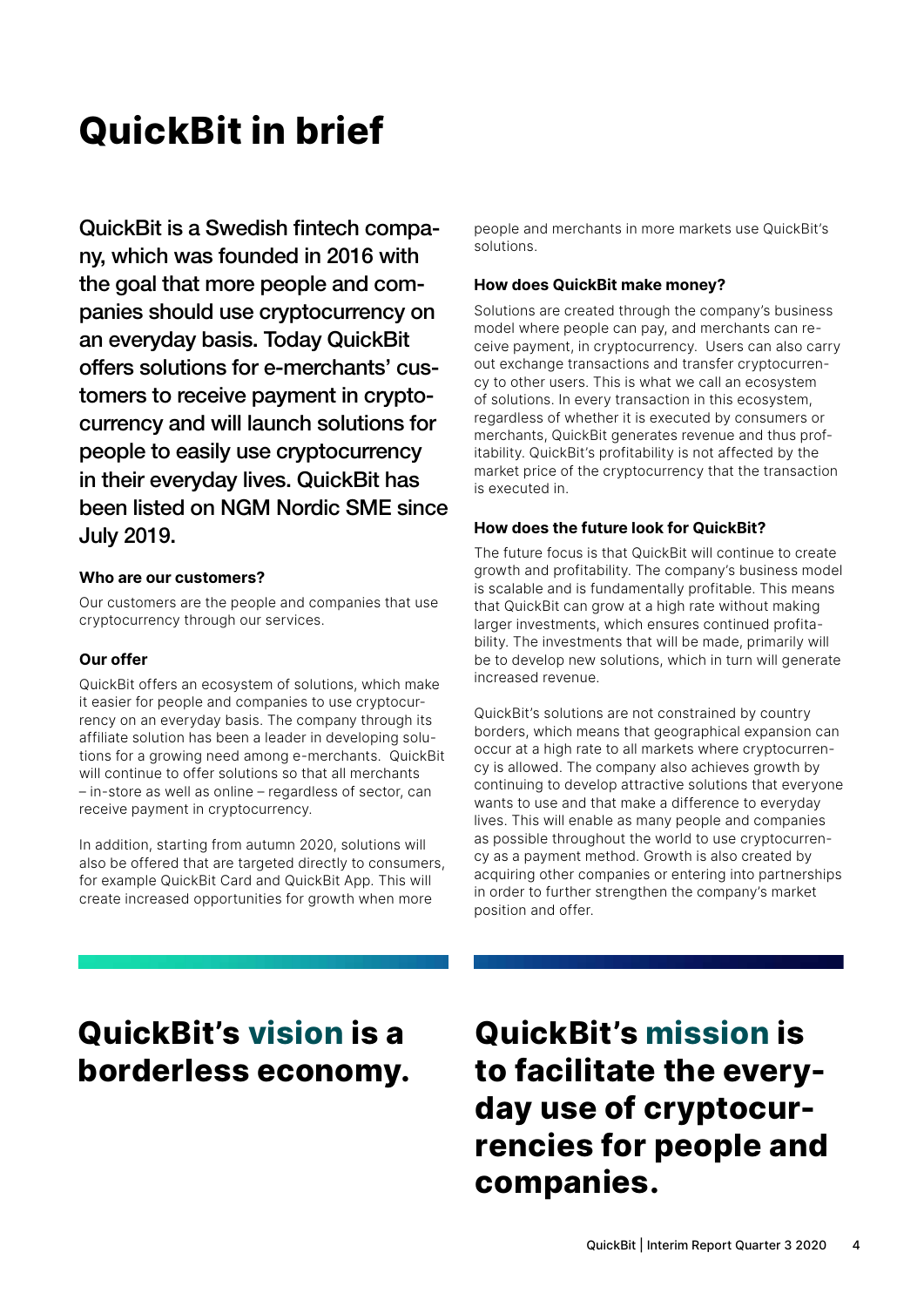### **Financial overview**

#### **Net sales**

Net sales in the third quarter amounted to SEK 1,297.6 million (992.9). Other operating income during the quarter amounted to SEK 2.8 million (0,3). Net sales for the period 1 July – 31 March amounted to SEK 3,742.9 million (1,539.3). Other operating income during the period amounted to SEK 8.8 million (0). Other operating income consisted mainly of exchange rate differences during the quarter as well as the company's revenue sharing, which is obtained by Nordic Growth Market on a quarterly basis. Net sales refer to customers' purchases of cryptocurrency through QuickBit's automated system where cryptocurrency is sold from the company's own inventories.

#### **Gross profit**

Net sales per quarter

Gross profit during the third quarter amounted to SEK 40.0 million (21.7). Compared to the previous quarter (Q2 19/20), gross profit increased by SEK 0.2 million. The slight increase was mainly explained by better margins in the form of updated agreements with redemption partners and thus lower transaction costs.

QuickBit's gross profit consists of the difference between all revenue in the company and direct costs for generating revenue.

#### **Profit before tax**

Profit before tax for the third quarter of the year amounted to SEK 18.1 million (17.8) and for the period 1 July – 31 March the equivalent profit was SEK 80.4 million (19.4). Profit before tax was charged with a provision of SEK 10 million. The provision was made against the background of the increased risk level in the company's transaction flows. The provision is recognised in the consolidated income statement in the cost item Other external expenses.

#### **Profit after tax**

Profit after tax in the third quarter amounted to SEK 15.8 million (15.9). Profit after tax for the first nine months of the financial year amounted to SEK 71.3 million (17.3). Profit after tax was charged with a provision of SEK 10 million. The provision was made against the background of the increased risk level in the company's transaction flows. The provision is recognised in the consolidated income statement in the cost item Other external expenses.



#### Gross profit per quarter

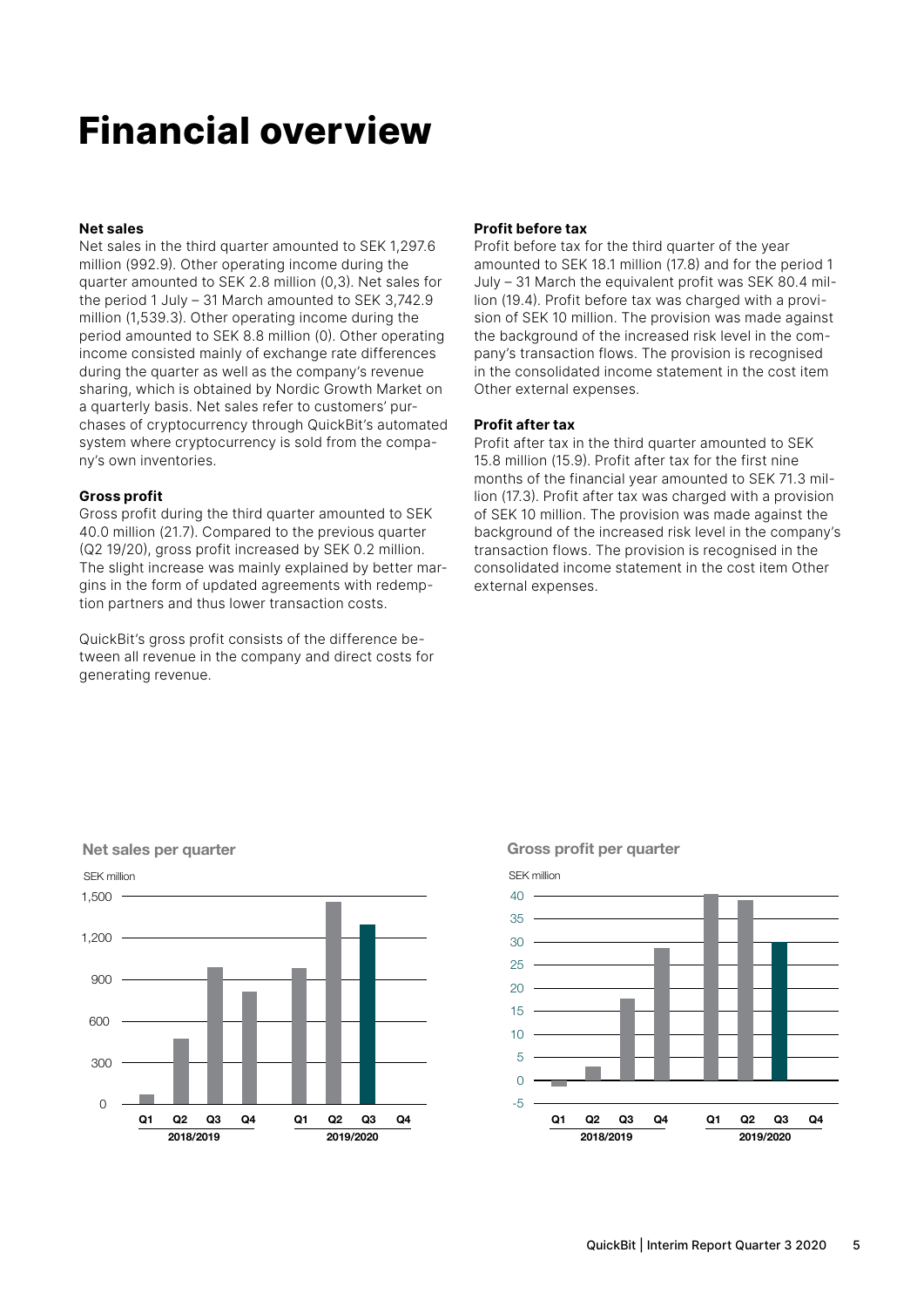#### **Cash flow and financial position**

Consolidated cash flow during the third quarter amounted to SEK -5.2 million (-0.4) and for the period 1 July - 31 March it amounted to SEK -8.8 million (3.6). The decrease was mainly explained by sales growth, which meant a temporary deposit of collateral during the quarter. For a further explanation, see under the heading "Cash balances and working capital" below. Consolidated equity on 31 March amounted to SEK 145.4 million (31.5), which was equivalent to SEK 2.25 per share (0.53).

#### **Cash balances and working capital**

QuickBit has three forms of working capital ‒ cash in bank accounts, inventories of cryptocurrency and the balance sheet item Other receivables. The balance sheet item Other receivables is explained below.

QuickBit gets paid by customers using card payments online, mainly Visa and MasterCard. In order to handle transactions between QuickBit and the customers, QuickBit needs agreements with redemption partners who are members in both VISA and MasterCard. Since QuickBit handles a very large number of transactions, these redemption partners require the deposit of collateral in the form of liquid assets. This collateral is called a rolling reserve and is booked as an asset in the item Other receivables in the consolidated balance sheet. The rolling reserve, varies in size over time as parts of the collateral are continually paid to the company but new collateral arises as a result of the company's strong sales growth.

#### **Investments and depreciation/amortisation**

The company's property, plant and equipment relates to furniture and technical equipment which are depreciated over a period of five years. The company's employees mainly consist of developers who are working on improving current and future software. Costs directly attributable to new software development are capitalised as an intangible non-current asset in the balance sheet. Costs that are capitalised for software development are amortised over five years if the development of the project is finished and generating revenue for the company. Development expenses related to future projects are only written off when they are launched in the market.

#### **Changes in value of cryptocurrencies**

The company sells cryptocurrency from its own inventory. Purchasing of cryptocurrency is recognised as inventories until the currency is sold, when the purchase is expensed. Sales are recognised as net sales. This is a result of the fact that the trade occurs from our own inventory and therefore passes through the company's balance sheet. Rapid fluctuations in rates for the cryptocurrencies QuickBit has traded during the quarter, primarily Litecoin and Bitcoin Cash, entail a risk to the value of the company's inventories. In order to minimise this risk exposure, the technical platform has been developed so that cryptocurrencies are automatically bought and sold through established marketplaces in such a way that the trading inventory is always kept to the lowest possible practical level. The inventory is generally traded a number of times per day and Quick-Bit's system maintains an average inventory for about three hours of sales. However, the size of the inventory should not be seen as an indicator of the company's sales and may vary over time based on what mix of cryptocurrencies is used, the market volatility, the number of sales channels and other technical factors.

#### **Risks related to the spread of the Coronavirus**

The spread of the Corona virus has meant a clear increase in uncertainty in relation to global growth. Economic indicators point to a clearly weaker future development and some indicators are approaching levels that have not been seen since the 1930s and 1940s. Just like a large number of companies in many sectors, QuickBit is affected by the increased socio-economic uncertainty.

The negative effects of this increased uncertainty are primarily shown through a more difficult to judge risk profile in QuickBit's transaction flows. The global Corona pandemic has also meant that demand from operators that offer betting online on different sporting events has ceased as these events have been cancelled on a global basis.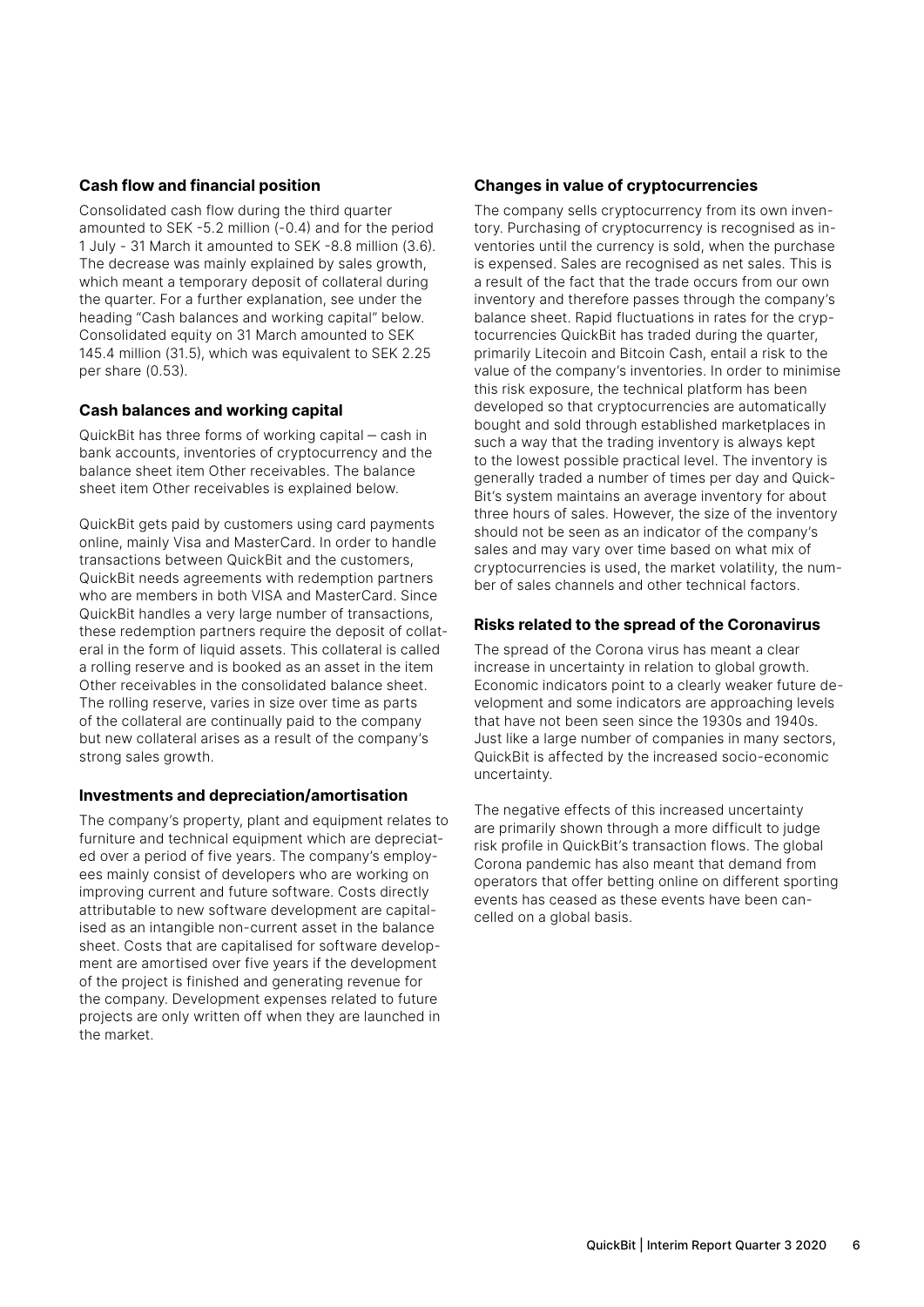#### **Significant events during the interim period**

- In October, QuickBit signed a letter of intent regarding the issuance of physical and virtual VISA and Mastercard cards. The launch of the cards is an important part of our efforts to reach more users, broaden the business model and create more revenue streams.
- In December, QuickBit entered into strategic collaboration with Scrive on digital identification and authentication of transactions.
- QuickBit has entered into strategic collaboration with Onfido on digital identification and validation of customers' identity.
- The Annual General Meeting on 18 December resolved on the re-election of Sven Hattenhauer, Johan Lund and Anders Lindell as ordinary Board members and the election of Lars Melander and Scott Wilson as new Board members. Sven Hattenhauer was re-elected as Chairman of the Board.
- QuickBit has obtained an option, to not later than 31 December 2020, acquire Digital Currency Services B.V. with the trademark happycoins.com.
- In January 2020, QuickBit entered into an agreement on the acquisition of BitRate Invest OÜ. The acquisition was made with the aim of securing control over the entire transaction flow and to create a basis for continued successful product launches. The acquisition formally went through on 1 April and thus is not included in the consolidated figures for the present quarter.
- QuickBit has signed an agreement on new terms with the company's redemption partners. The new terms will take effect retroactively from 1 January 2020. The financial effects of the altered terms of agreement will have full effect starting from the third quarter (Jan– Mar) in the current financial year.
- QuickBit strengthened its company management team. The new members of the company management are Simon Afeworki (Head of Finance), Minou Britmer (Head of Accounting) and Ejub Bicic (Chief Product Officer and acting Chief Technology Officer). Meanwhile, President Jörgen Eriksson resigned from his position at his own request. All changes became effective on 1 March 2020.
- The current uncertain development caused by the global pandemic has led to a more difficult to judge risk profile in the company's transaction flows. As a result of this, the Board of QuickBit has taken a decision to make a provision for possible future losses. The provision amounts to SEK 10 million and is charged to operating profit in the third quarter. The provision is recognised in the consolidated income statement in the cost item Other external expenses.

#### **Significant events after the end of the third quarter**

- QuickBit entered into a strategic agreement with Bambora. The agreement means that QuickBit's solution for customers to purchase cryptocurrency will be integrated into Bambora's payment platform PaymentIQ. The integration of PaymentIQ represents a strong growth opportunity for Quickbit, which will now gain access to Bambora's customers within online casino and iGaming.
- The Board of Directors of QuickBit has taken a decision on a new strategic focus for the future operations. The new strategy primarily means that QuickBit now, in addition to its existing business, will also focus on developing solutions that target consumers directly. This broadens QuickBit's business model and creates increased opportunities for growth and profitability. The ambition is to become a global market leader within cryptocurrency payments.
- On 1 April 2020, QuickBit's cash balance was strengthened by SEK 30.8 million through a payment from the company's redemption partners. This is a result of the improved terms with redemption partners which was communicated on 17 February 2020. The payment will be booked during the fourth quarter, which means that the reported cash flow for the fourth quarter is strengthened.
- QuickBit is launching an app, QuickBit App, and a card, QuickBit Card, which will simplify the use of cryptocurrency in people's everyday lives. The launches are a part of the strategic focus that, in addition to the existing business, which is targeted towards e-merchants, now also includes developing solutions that target consumers directly. The launch of the QuickBit App and QuickBit Card will occur starting in Europe during the autumn of 2020.
- On 1 April 2020, QuickBit's cash balance was strengthened by SEK 30.8 million through a payment from the company's redemption partners. This is a result of the improved terms with redemption partners which was communicated on 17 February 2020. The payment will be booked during the fourth quarter.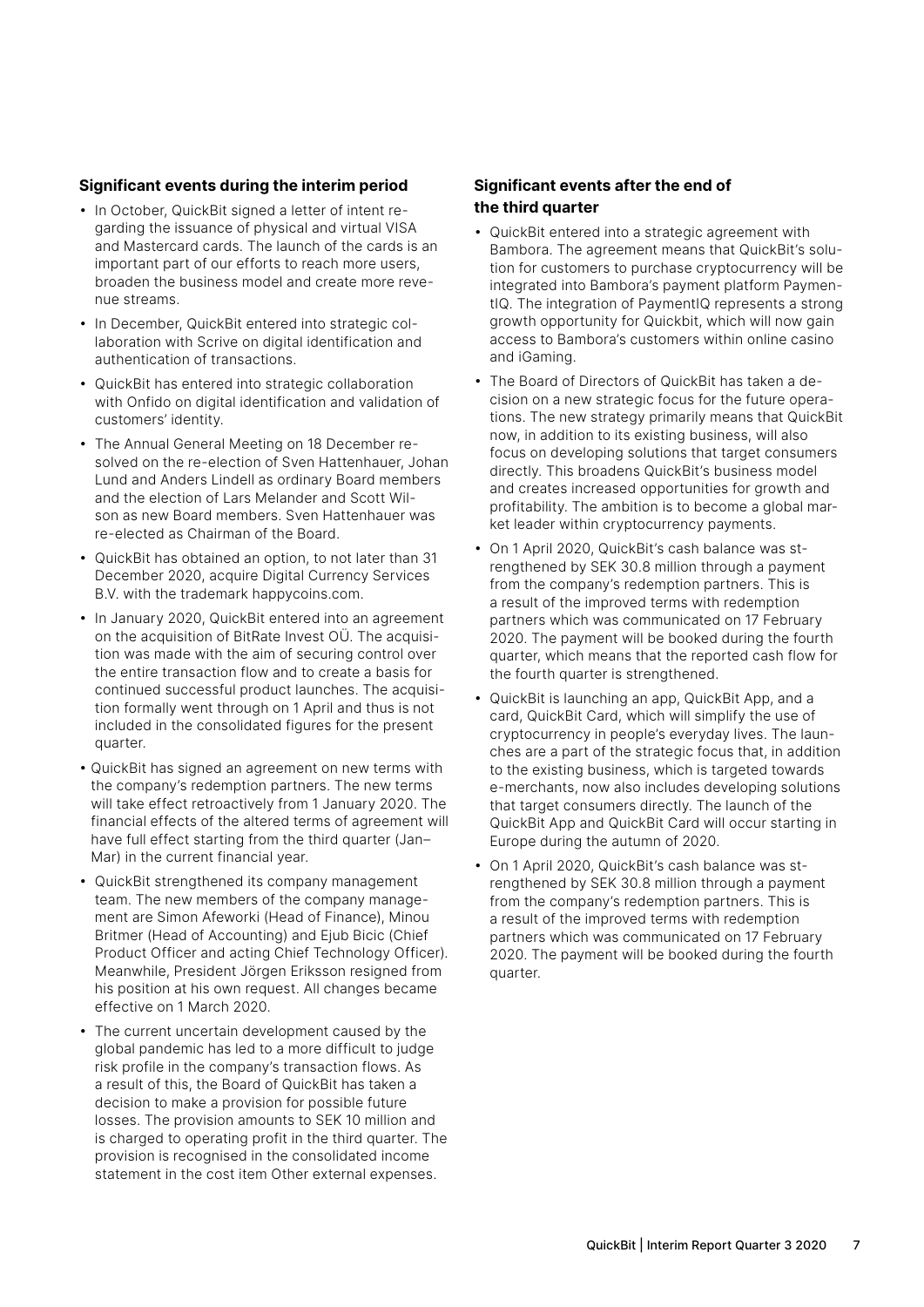### **Other information**

#### **Tax**

The tax expense for the third quarter amounted to SEK 2.3 million (1.9) and for the period 1 July – 31 March to SEK 9.1 million (2.1).

During the fourth quarter of 2018/2019, the company carried out an investigation regarding establishment in accordance with the CFC regulations (Controlled Foreign Company). The CFC rules simplified mean that a part owner in a foreign legal entity with low taxable income can be taxed on an ongoing basis for its share of the surplus generated by the foreign legal entity. Following the completion of the investigation and recommendations from the company's tax lawyers, the requirements were met starting from the first quarter 2019/2020 to tax the parent company's wholly-owned subsidiary Quickbit Ltd, domiciled in Gibraltar, with the applicable corporate tax in Gibraltar. The current corporate tax rate in Gibraltar amounts to ten percent. The tax expense that is reserved quarterly refers only to the profit generated in the subsidiary with the above locally applicable tax rate.

#### **Parent Company**

The parent company's net sales in the third quarter amounted to SEK 3.2 million (2.1), and mainly related to intra-group services. For the nine-month period 1 July – 31 March, the parent company's net sales amounted to SEK 10.5 million (6.9). Intra-group services are eliminated on consolidation and are consequently not shown in the consolidated income statement. Other operating income during the third quarter amounted to SEK 0.4 million (0). For the period 1 July-31 March, other operating income amounted to SEK 1.0 million (0). Other operating income in the parent company mainly relates to exchange rate differences during the period as well as the company's revenue sharing, which is obtained by Nordic Growth Market on a quarterly basis.

Operating profit in the parent company during the third quarter of the financial year amounted to SEK -4.9 million (-0.9) and for the nine-month period 1 July-31 March it amounted to SEK -10.5 million (-1.4). Profit after tax during the third quarter amounted to SEK -4.9 million (-0.9) and the equivalent profit/loss for the three reported quarters during 2019/2020 amounted to SEK -10.5 million (-1.4).

Cash and bank balances on 31 March amounted to SEK 8.6 million (3.8).

#### **The share**

The QuickBit share has been listed on Nordic Growth Market SME since 11 July 2019. The listing price was SEK 3.20 and the final price paid on 31 March 2020 for the share was SEK 9.35, an increase of just over 292 percent since the listing.

During the period 1 January to 31 March 2020, 40,219,311 shares were traded at a value of SEK 460.3 million, corresponding to approximately 62 percent of QuickBit's total number of shares at the end of the period. The highest price paid during the period 1 January to 31 March 2020 was SEK 14.50 (22 January) and the lowest was SEK 6.28 (16 March). On 31 March 2020, QuickBit's share capital amounted to SEK 647,163 (597,163). At the end of the third quarter, the number of shares was 64,716,250, corresponding to a quota value of SEK 0.01 per share.

#### **Shareholders**

On 31 March 2020, QuickBit had 7,620 shareholders, which is an increase of 808 shareholders, equivalent to 12 percent, since the end of the previous quarter (Q2 19/20).

#### **Transactions with related parties**

During the third quarter, the related company FTCS intressenter AB invoiced the company for SEK 0.15 million in respect of performed consultancy services. The company also has a liability to FTCS Intressenter AB, which on 31 March 2020 amounted to SEK 0.61 million.

#### **Accounting policies**

The report is prepared in accordance with the provisions of the Swedish Annual Accounts Act and in accordance with the rules of Nordic Growth Market Nordic SME. Otherwise, the same accounting principles and calculation methods have been used in the interim report as in the latest annual report, according to the Swedish Annual Accounts Act and the Swedish Accounting Standards Board's general guidelines BFNAR 2012: 1 Annual Accounts and Consolidated Accounts  $(K3)$ 

#### **Review**

This report has been subject to review by the company's auditors.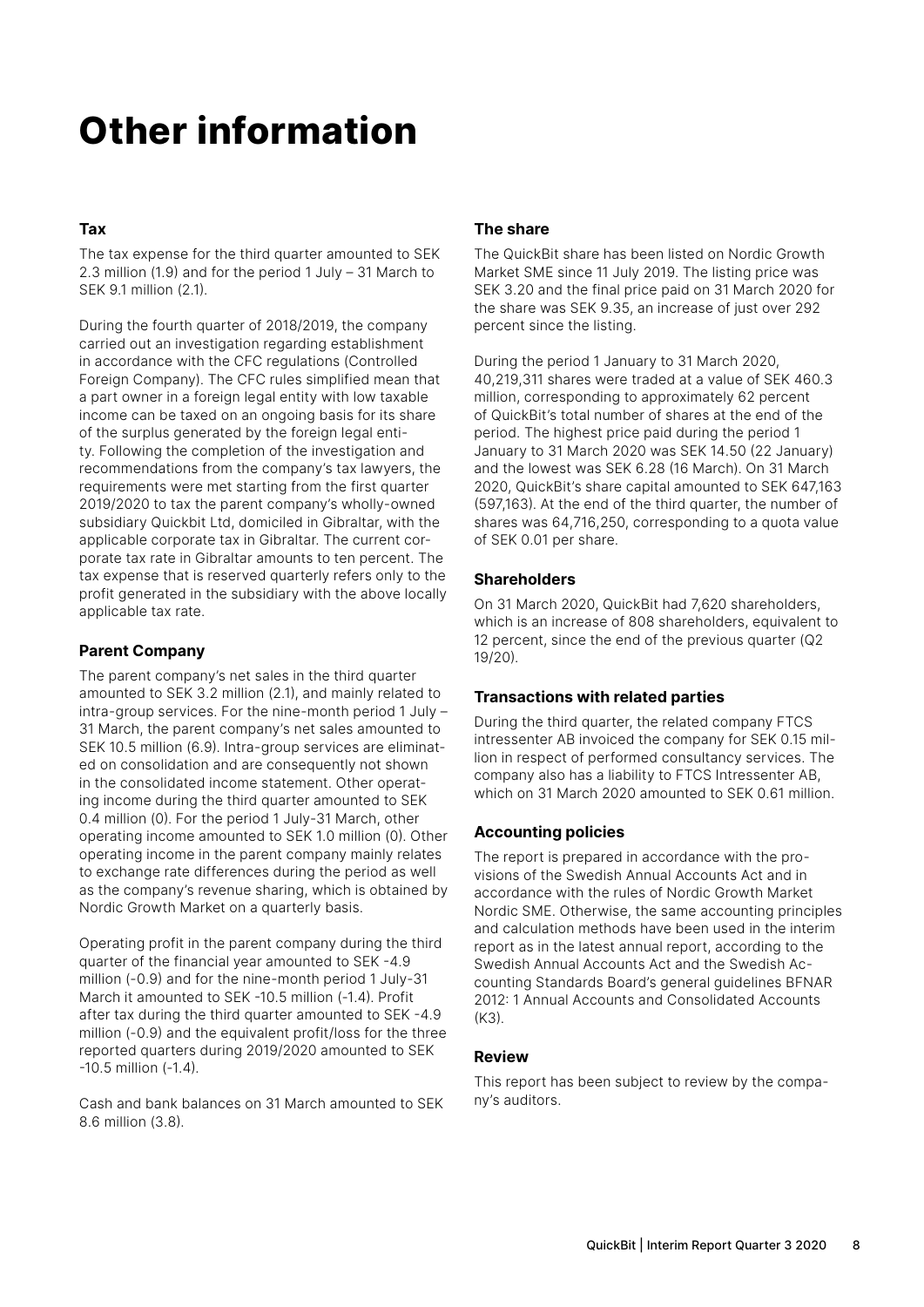The Board of Directors and the CEO declare that the interim report provides a true and fair overview of the parent company and the Group's operations, financial position and earnings and also describes material risks and uncertainties facing the parent company and the other companies in the Group.

Stockholm, 20 May 2020

Serod Nasrat Chief Executive Officer Quickbit eu AB (publ)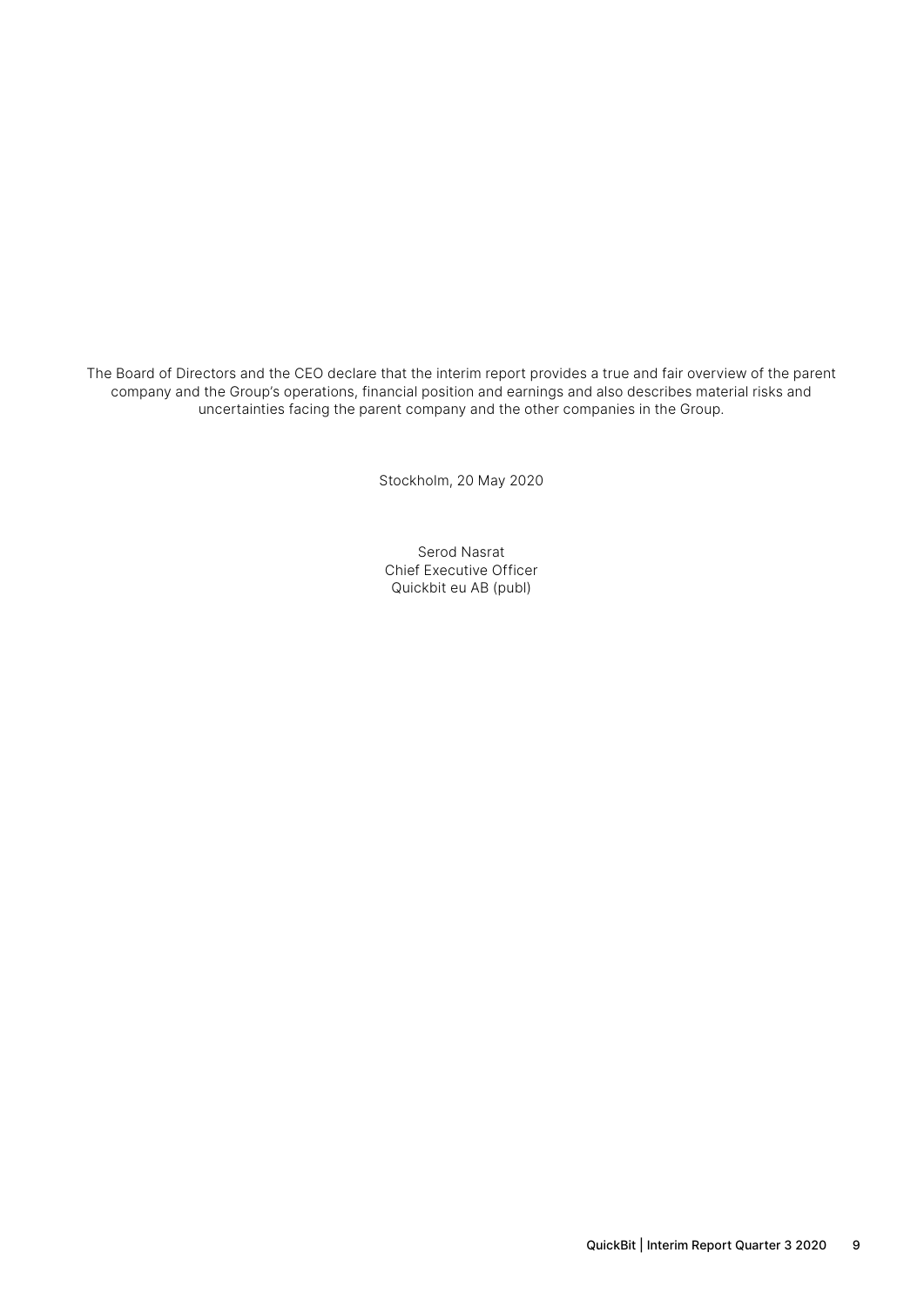### **Auditor´s report**

Quickbit eu AB (publ) corporate id. no. 559066-2093

#### **Introduction**

We have reviewed the condensed interim financial information (half-year report) of QuickBit eu AB (publ) as of 31 December and the six-month period that ended on this date. The Board of Directors and the CEO are responsible for the preparation and presentation of this interim financial information in accordance with the Swedish Accounting Standards Board's general guidelines: Annual Accounts and Consolidated Accounts (K3) and the Swedish Annual Accounts Act. Our responsibility is to express a conclusion on this interim report based on our review.

#### **The focus and scope of the review**

We conducted our review in accordance with the International Standard on Review Engagements, ISRE 2410, Review of Interim Financial Information Performed by the Independent Auditor of the Entity. A review of the interim report consists of making inquiries, primarily of persons responsible for financial and accounting matters, and applying analytical and other review procedures. A review has a different focus and is substantially less in scope than an audit conducted in accordance with International Standards on Auditing (ISA) and other generally accepted auditing practices in Sweden. The procedures performed in a review do not enable us to obtain a level of assurance that would make us aware of all significant matters that might be identified in an audit. Accordingly, the conclusion expressed based on a review does not constitute the same level of assurance as a conclusion based on an audit.

#### **Conclusion**

Based on our review, nothing has come to our attention that causes us to believe that the Interim Report, in all material respects, is not prepared for the Group in compliance with K3 and the Swedish Annual Accounts Act and for the Parent Company in compliance with K3 and the Annual Accounts Act.

Stockholm, 19 February 2020 PricewaterhouseCoopers AB

Johan Engstam, Authorised Public Accountant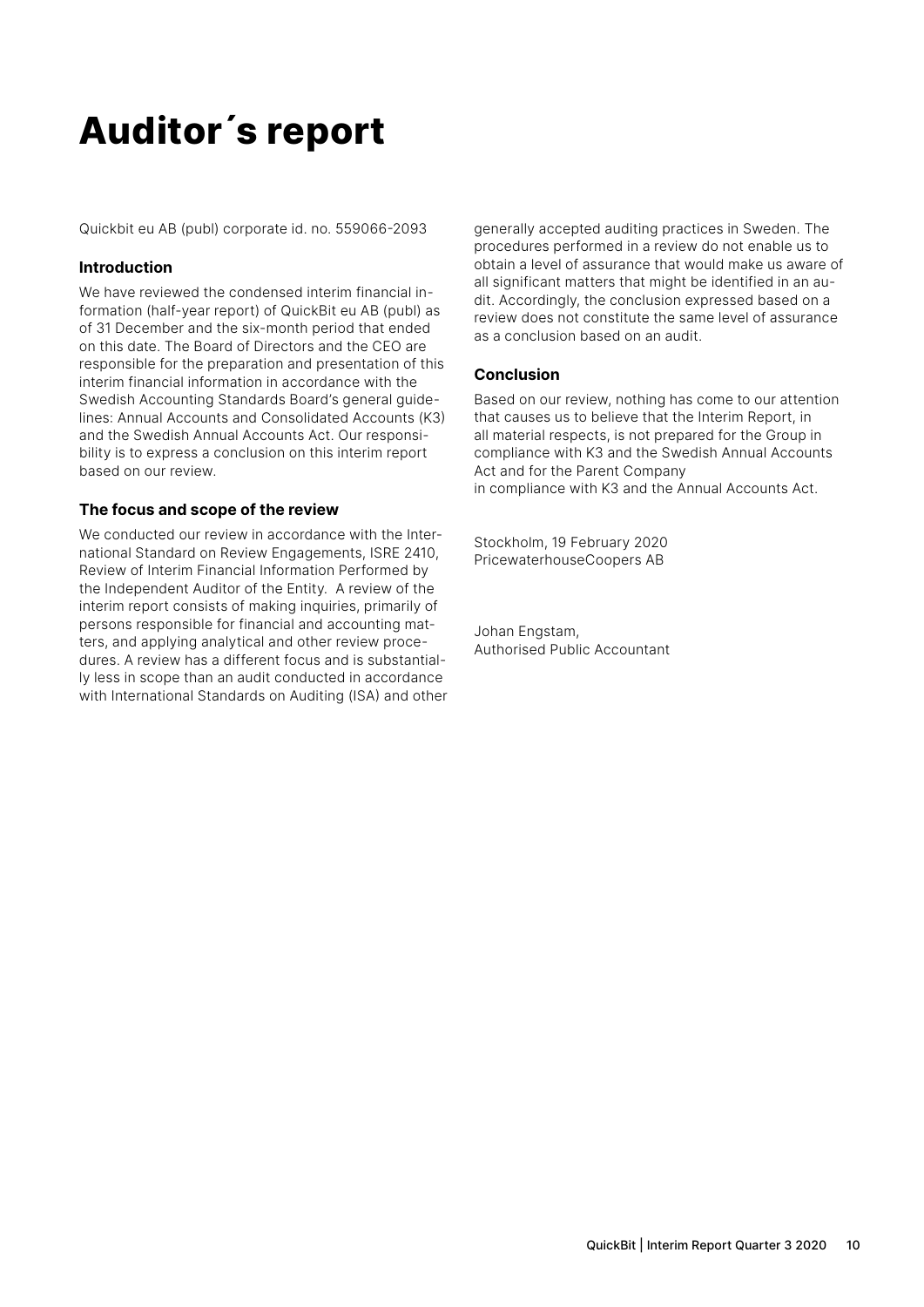### **Consolidated income statement**

|                                                                                                        |             | Third quarter   |                 | 9 months              |                       | Rolling<br>12 months             | Full-year     |  |
|--------------------------------------------------------------------------------------------------------|-------------|-----------------|-----------------|-----------------------|-----------------------|----------------------------------|---------------|--|
| Amounts in SEK '000                                                                                    | <b>NOTE</b> | Jan-Mar<br>2020 | Jan-Mar<br>2019 | Jul 2019-<br>Mar 2020 | Jul 2018-<br>Mar 2019 | April 2019-<br><b>March 2020</b> | 2018/<br>2019 |  |
| <b>Net sales</b>                                                                                       |             | 1,297,590       | 992,867         | 3,742,932             | 1,539,275             | 4,557,574                        | 2,353,917     |  |
| Other operating income                                                                                 |             | 2,793           | 291             | 8,785                 |                       | 11,391                           | 1,651         |  |
| Purchase of cryptocurrency and<br>other transaction costs                                              |             | $-1,260,361$    | $-971,427$      | $-3,632,503$          | $-1,508,283$          | $-4,417,829$                     | $-2,293,610$  |  |
| <b>Gross profit</b>                                                                                    |             | 40,022          | 21,731          | 119,214               | 30,992                | 151,136                          | 61,958        |  |
| <b>Operating expenses</b>                                                                              |             |                 |                 |                       |                       |                                  |               |  |
| Other external expenses                                                                                |             | $-17,968$       | $-2,507$        | $-28,748$             | $-6,352$              | $-30,275$                        | $-7,879$      |  |
| Personnel expenses                                                                                     |             | $-2,654$        | $-511$          | $-6,567$              | $-1,590$              | $-7,719$                         | $-2,742$      |  |
| Depreciation and amortisation of<br>property, plant and equipment and<br>intangible non-current assets |             | $-1,327$        | $-883$          | $-3,450$              | $-2,350$              | $-4,275$                         | $-3,176$      |  |
| Other operating expenses                                                                               |             | 0               |                 | 0                     | $-955$                | $\Omega$                         | $\mathbf 0$   |  |
| <b>Operating profit</b>                                                                                |             | 18,073          | 17,830          | 80,449                | 19,743                | 108,867                          | 48,161        |  |
| <b>Profit/loss from financial items</b>                                                                |             |                 |                 |                       |                       |                                  |               |  |
| Interest expenses and similar pro-<br>fit/loss items                                                   |             | $-4$            | $-30$           | $-11$                 | $-329$                | 135                              | $-182$        |  |
| <b>Profit after financial items</b>                                                                    |             | 18,069          | 17,800          | 80,439                | 19,415                | 109,003                          | 47,979        |  |
| Tax on net profit/loss for the<br>period                                                               |             | $-2,299$        | $-1,869$        | $-9,117$              | $-2,112$              | $-15,979$                        | $-8,973$      |  |
| Net profit for the period                                                                              |             | 15,770          | 15,931          | 71,321                | 17,303                | 93,024                           | 39,005        |  |
| <b>Earnings per share</b>                                                                              |             |                 |                 |                       |                       |                                  |               |  |
| Before dilution                                                                                        |             | 0.24            | 0.27            | 1.10                  | 0.30                  | 1.46                             | 0.66          |  |
| After dilution                                                                                         |             | 0.18            | 0.25            | 0.83                  | 0.29                  | 1.10                             | 0.59          |  |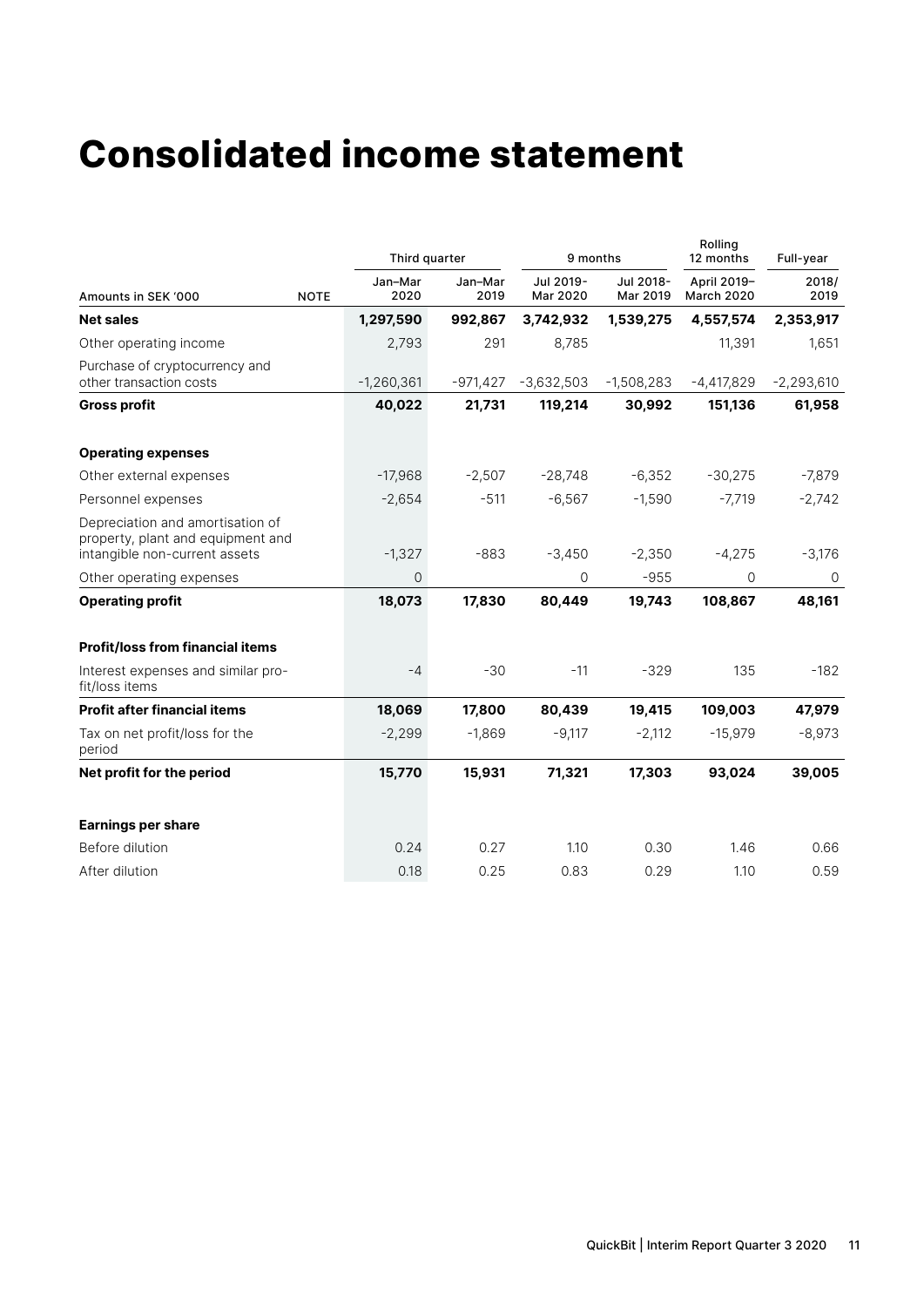### **Consolidated balance sheet**

| Amounts in SEK '000                                              | <b>NOTE</b> | 31 March 2020 | 31 March 2019 | 30 June 2019 |
|------------------------------------------------------------------|-------------|---------------|---------------|--------------|
| <b>ASSETS</b>                                                    |             |               |               |              |
| Subscribed for but not paid in capital                           |             |               |               | 16,000       |
| <b>Non-current assets</b>                                        |             |               |               |              |
| Intangible non-current assets                                    |             |               |               |              |
| Capitalised expenditure for development work and similar<br>work | 3           | 25,479        | 13,393        | 14,242       |
|                                                                  |             | 25,479        | 13,393        | 14,242       |
| Property, plant and equipment                                    |             |               |               |              |
| Equipment and tools                                              |             | 837           | 0             | 102          |
|                                                                  |             | 837           | $\mathbf 0$   | 102          |
| <b>Financial assets</b>                                          |             |               |               |              |
| Other non-current receivables                                    |             | 2,490         | 73            | 73           |
|                                                                  |             | 2,490         | 73            | 73           |
| <b>Total non-current assets</b>                                  |             | 28,807        | 13,467        | 14,418       |
| <b>Current assets</b>                                            |             |               |               |              |
| Inventories etc.                                                 |             |               |               |              |
| Inventory of cryptocurrency                                      |             | 1,485         | 1,537         | 1,990        |
| <b>Current receivables</b>                                       |             |               |               |              |
| Trade receivables                                                |             |               | 23,498        | $\Omega$     |
| Other receivables                                                |             | 130,063       | 1,162         | 43,365       |
| Prepaid expenses and accrued income                              |             | 3,394         | 80            | 9            |
|                                                                  |             | 133,458       | 24,739        | 43,373       |
| Cash and bank balances                                           |             | 8,833         | 3,876         | 7,550        |
| <b>Total current assets</b>                                      |             | 143,776       | 30,152        | 52,914       |
| <b>TOTAL ASSETS</b>                                              |             | 172,582       | 43,619        | 83,331       |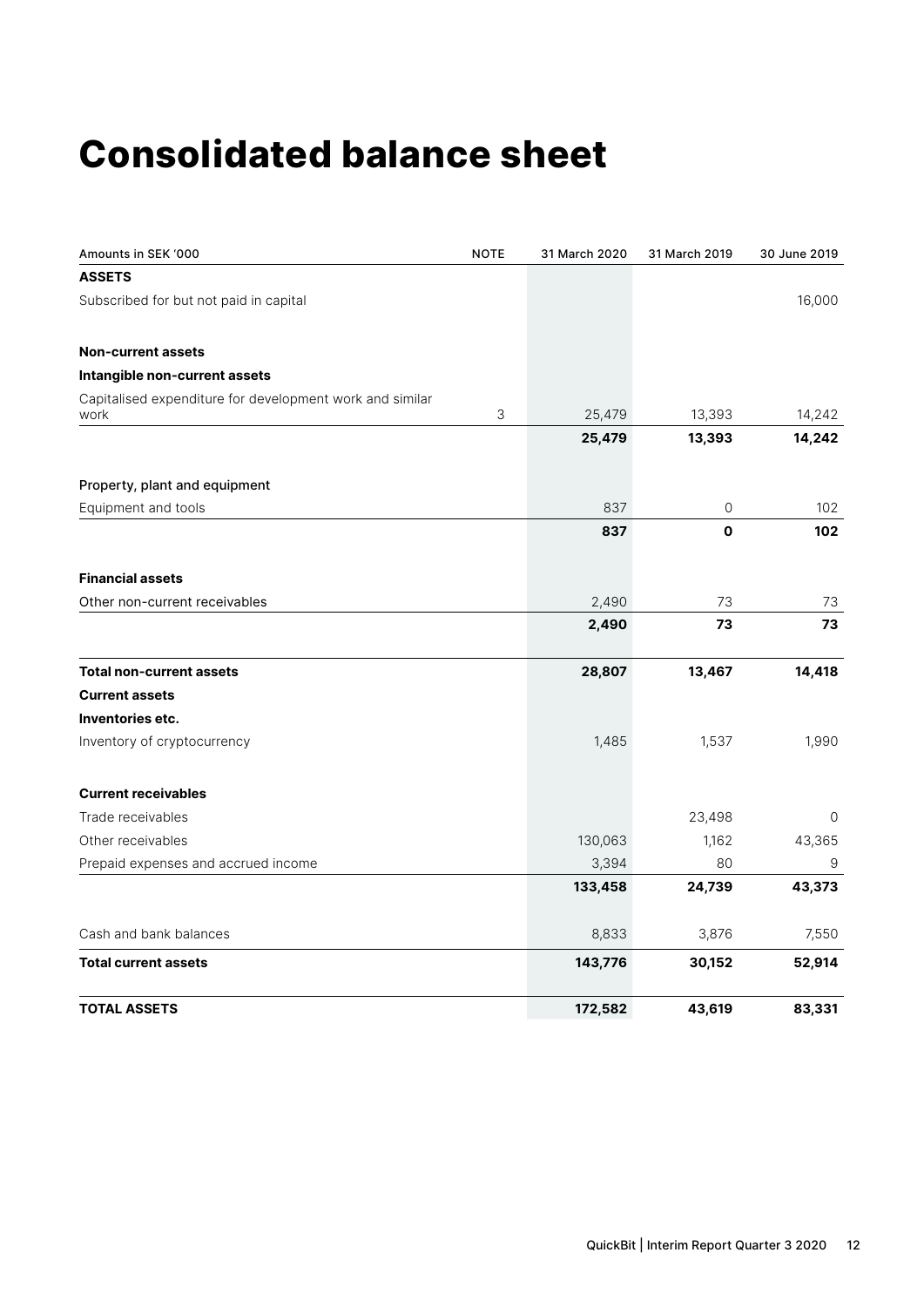### **Consolidated balance sheet**

| Amounts in SEK '000                            | <b>NOTE</b> | 31 March 2020 | 31 March 2019 | 30 June 2019 |
|------------------------------------------------|-------------|---------------|---------------|--------------|
| <b>EQUITY AND LIABILITIES</b>                  |             |               |               |              |
| <b>Equity</b>                                  |             |               |               |              |
| Share capital                                  | 5           | 647           | 597           | 597          |
| Other contributed capital                      |             | 36,367        | 5,629         | 36,442       |
| Other equity including net profit for the year |             | 108,366       | 25,308        | 32,061       |
| <b>Total equity</b>                            |             | 145,381       | 31,534        | 69,100       |
| <b>Current liabilities</b>                     |             |               |               |              |
| Trade payables                                 |             | 4,138         | 1,406         | 1,509        |
| Current tax liabilities                        |             | 18,509        | 2,112         | 8,973        |
| Other current liabilities                      |             | 1,657         | 1,894         | 2,362        |
| Accrued expenses and deferred income           |             | 2,897         | 6,672         | 1,387        |
|                                                |             | 27,202        | 12,084        | 14,231       |
| <b>TOTAL EQUITY AND LIABILITIES</b>            |             | 172,582       | 43,619        | 83,331       |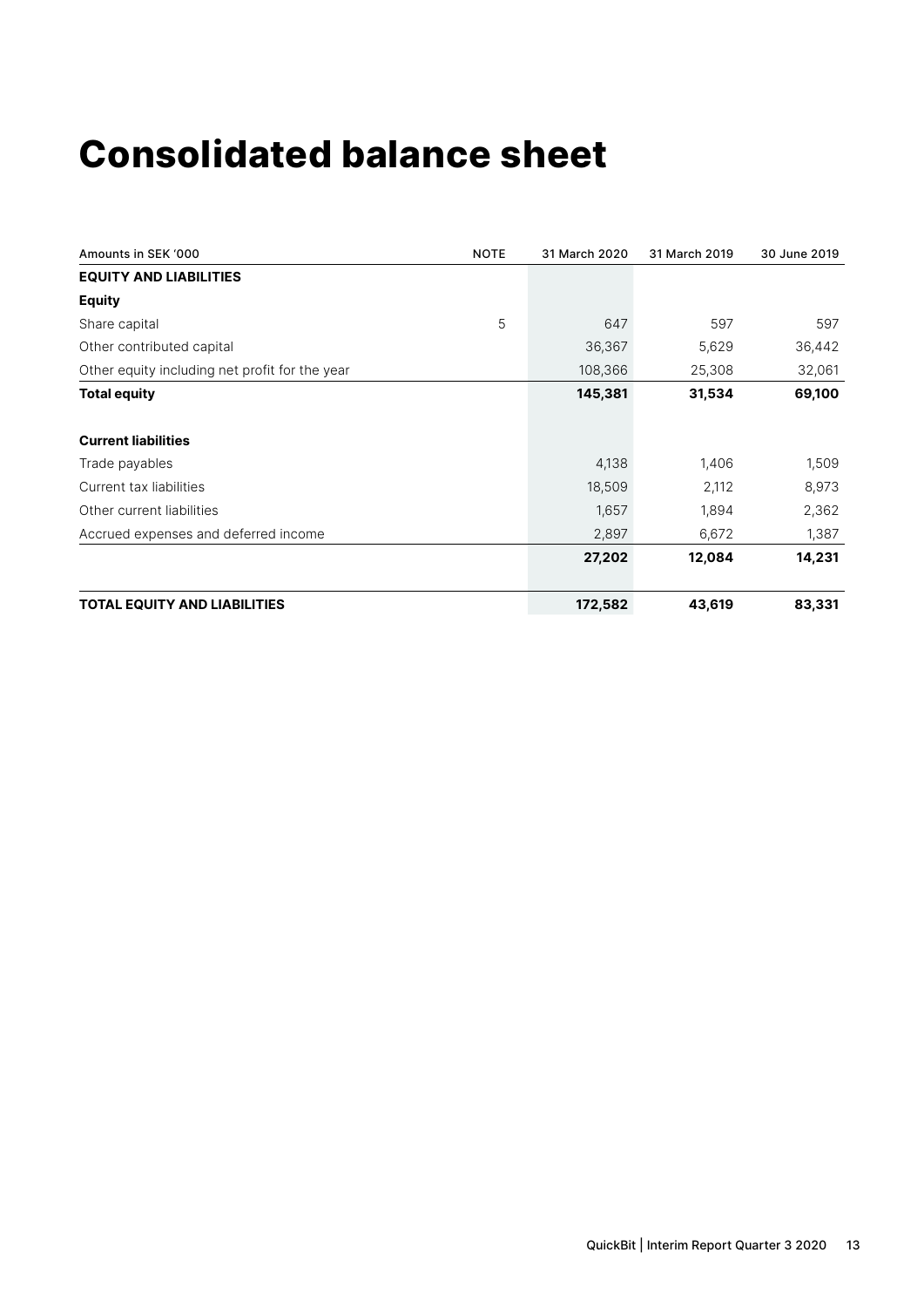## **Consolidated statement of changes in equity**

| Amounts in SEK '000               | Share<br>capital | Other<br>contributed<br>capital | Other equity<br>and net profit<br>for the year | Total   | Total<br>equity |
|-----------------------------------|------------------|---------------------------------|------------------------------------------------|---------|-----------------|
| Equity 30 June 2018               | 583              | 17,982                          | $-7,898$                                       | 10,667  | 10,667          |
| New issue                         | 14               | 3,286                           |                                                | 3,300   | 3,300           |
| New issue in progress             |                  | 16,000                          |                                                | 16,000  | 16,000          |
| Expenses related to issue         |                  | $-825$                          |                                                | $-825$  | -825            |
| Issue of subscription warrants    |                  |                                 | 163                                            | 163     | 163             |
| Change in translation difference  |                  |                                 | 791                                            | 791     | 791             |
| relating to existing subsidiaries |                  |                                 | 791                                            | 791     | 791             |
| <b>Profit for the period</b>      |                  |                                 | 39,005                                         | 39,005  | 39,005          |
| Equity 30 June 2019               | 597              | 36,443                          | 32,061                                         | 69,101  | 69,101          |
| New issue                         | 50               | -50                             |                                                | 0       | $\mathbf 0$     |
| Expenses related to issue         |                  | $-25$                           |                                                | $-25$   | $-25$           |
| Change in translation difference  |                  |                                 | 71 3 21                                        | 71321   | 71321           |
| relating to existing subsidiaries |                  |                                 | 4,984                                          | 4,984   | 4,984           |
| <b>Profit for the period</b>      |                  |                                 | 71,321                                         | 71,321  | 71,321          |
| Equity 31 March 2020              | 647              | 36,368                          | 108,366                                        | 145,381 | 145,381         |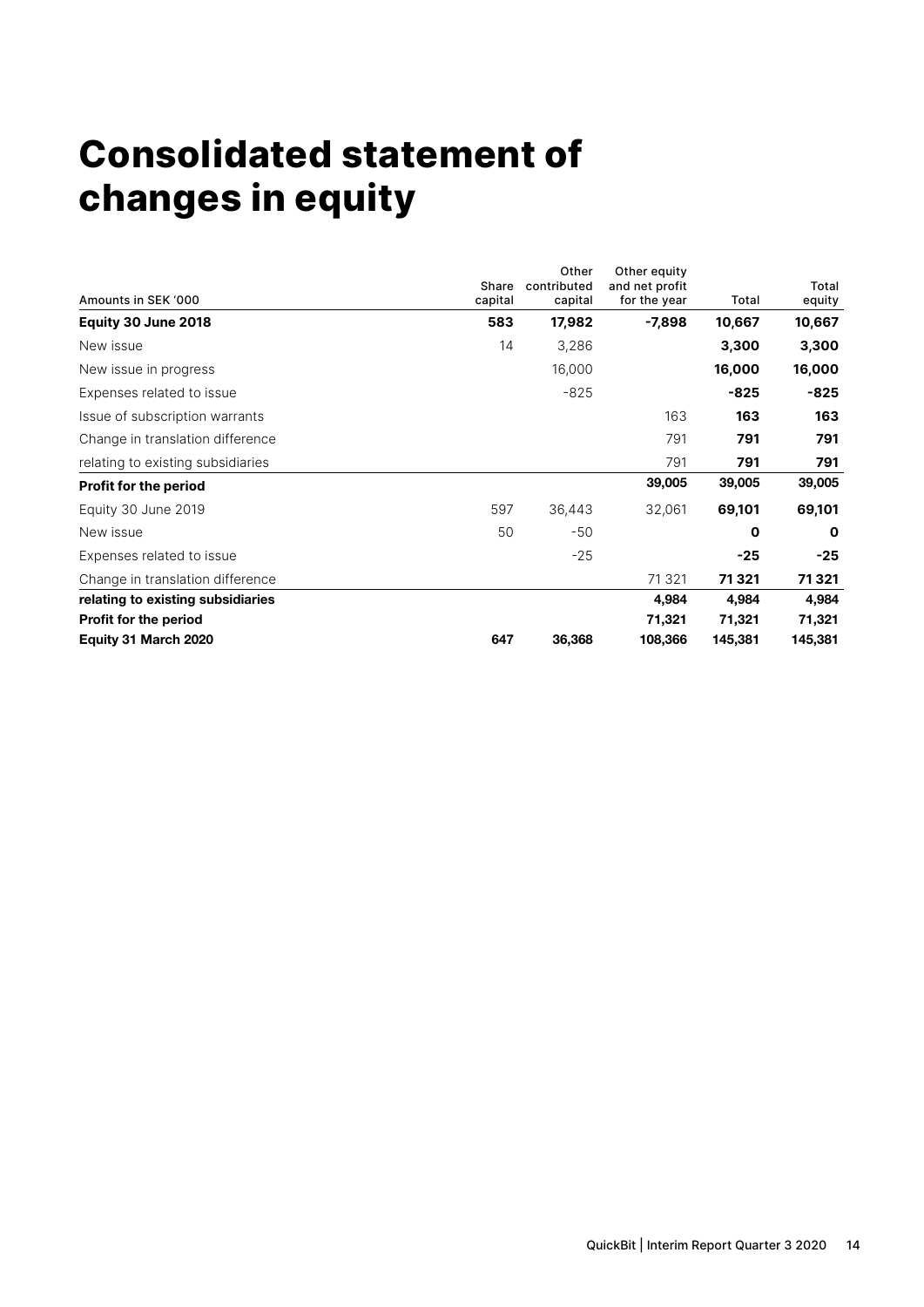### **Consolidated cash flow statement**

|                                                                  |             | Third quarter   |                 | 9 months              |                       |                              | Full-year     |
|------------------------------------------------------------------|-------------|-----------------|-----------------|-----------------------|-----------------------|------------------------------|---------------|
| Amounts in SEK '000                                              | <b>NOTE</b> | Jan-Mar<br>2020 | Jan-Mar<br>2019 | Jul 2019-<br>Mar 2020 | Jul 2018-<br>Mar 2019 | April 2019-<br>March<br>2020 | 2018/<br>2019 |
| <b>Operating activities</b>                                      |             |                 |                 |                       |                       |                              |               |
| Profit before financial items                                    |             | 18,073          | 17,830          | 80,449                | 19,743                | 108,867                      | 48,161        |
| Adjustment for items not included in<br>the cash flow:           |             | 1,327           | 883             | 3,450                 | 2,350                 | 4,275                        | 3,176         |
| Tax paid                                                         |             | 541             |                 | 418                   |                       | 541                          |               |
| Interest paid                                                    |             | -4              | $-30$           | $-11$                 | $-329$                | 135                          | $-182$        |
|                                                                  |             | 19,937          | 18,683          | 84,306                | 21,765                | 113,819                      | 51,155        |
| Cash flow from changes in working<br>capital                     |             |                 |                 |                       |                       |                              |               |
| Increase/decrease operating recei-<br>vables                     |             | $-27,673$       | $-18,907$       | $-99,579$             | $-23,236$             | $-110,700$                   | $-42,161$     |
| Increase/decrease operating liabilities                          |             | 8,087           | 1,074           | 8,419                 | 4,617                 | 4,591                        | $-923$        |
| <b>Cash flow from operating</b>                                  |             | 351             | 850             | -6854                 | 3 147                 | 7 7 10                       | 8071          |
| activities                                                       |             | 351             | 850             | $-6,854$              | 3,147                 | 7,709                        | 8,071         |
| Investing activities                                             |             |                 |                 |                       |                       |                              |               |
| Investments in intangible                                        |             | 0               | 0               | $-839$                |                       | $-944$                       | $-106$        |
| non-current assets                                               |             | $-6,075$        | $-1,243$        | $-14,732$             | $-2,699$              | $-16,320$                    | $-4,370$      |
| Investments in property, plant and<br>equipment                  |             | $\mathbf o$     | $\mathbf o$     | $-839$                |                       | -944                         | $-106$        |
| Disposal/amortisation of other                                   |             |                 |                 |                       |                       |                              |               |
| financial assets                                                 |             |                 |                 | $\circ$               |                       |                              |               |
| Cash flow from investing activities                              |             | $-6,075$        | $-1,243$        | $-15,570$             | $-2,699$              | $-17,264$                    | $-4,476$      |
| <b>Financing activities</b>                                      |             |                 |                 |                       |                       |                              |               |
| Increase/decrease other financial<br>receivables and liabilities |             | 518             |                 | $-2,417$              | 3,160                 | $-2,417$                     | 3,160         |
| <b>New issue</b>                                                 |             |                 | $\mathbf{o}$    | 16,000                |                       | 16,000                       |               |
| <b>Cash flow from financing activities</b>                       |             | 518             | $\mathbf 0$     | 13,583                | 3,160                 | 13,583                       | 3,160         |
| Cash flow for the period                                         |             | $-5,206$        | $-393$          | $-8,841$              | 3,608                 | 4,028                        | 6,755         |
| Cash and cash equivalents at the<br>beginning of the period      |             | 13,577          | 4,028           | 7,550                 | 4                     | 4,028                        | 4             |
| <b>Exchange differences in cash and</b><br>cash equivalents      |             | 463             | 242             | 124                   | 265                   | 930                          | 791           |
| Cash and cash equivalents at the<br>end of the period            |             | 8,834           | 3,876           | 8,834                 | 3,876                 | 8,834                        | 7,550         |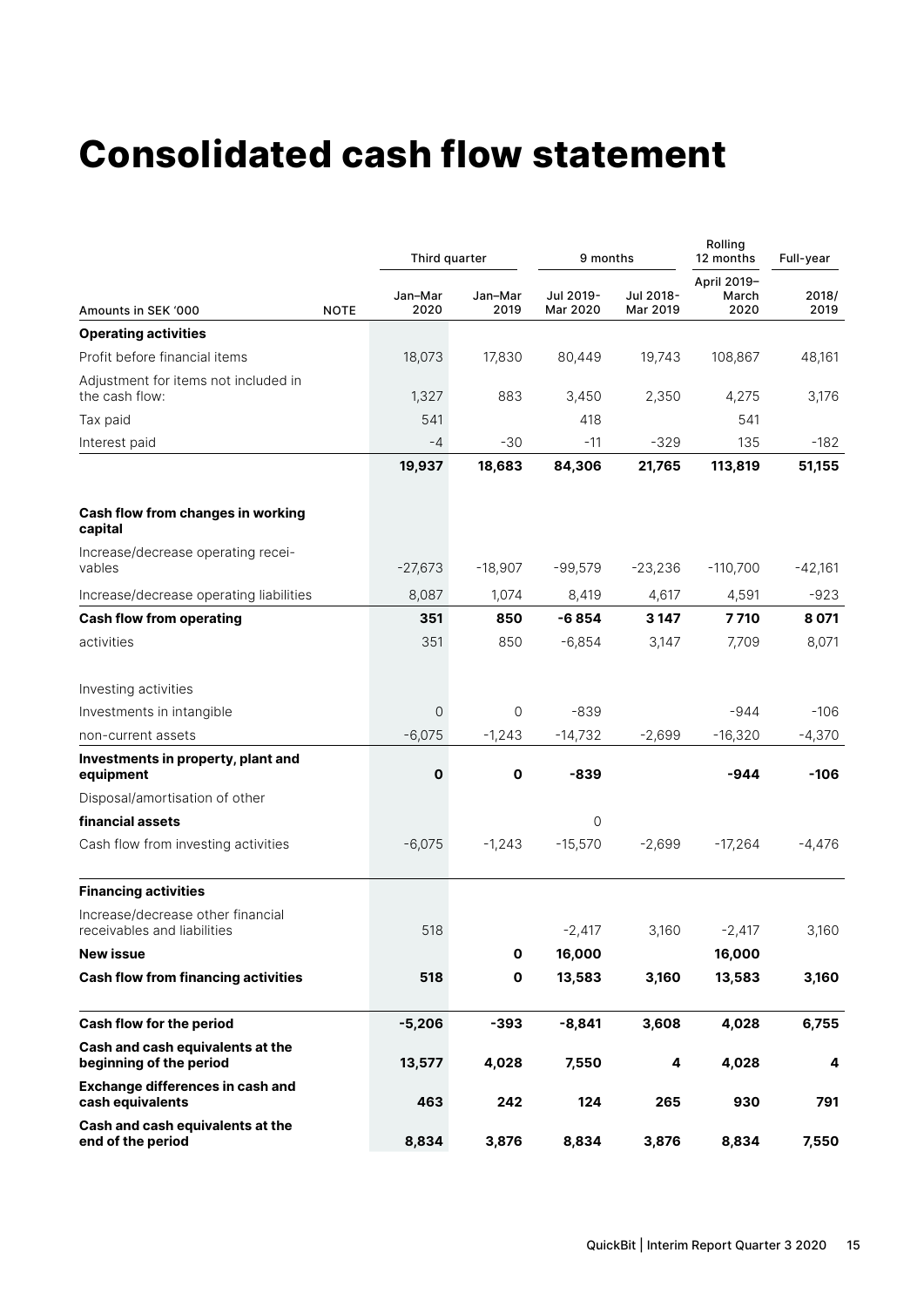### **Parent Company income statement**

|                                                                                                        |             | Third quarter   |                 | 9 months              |                       | Rolling<br>12 months<br>April 2019-<br>March<br>2020 | Full-year     |
|--------------------------------------------------------------------------------------------------------|-------------|-----------------|-----------------|-----------------------|-----------------------|------------------------------------------------------|---------------|
| Amounts in SEK '000                                                                                    | <b>NOTE</b> | Jan-Mar<br>2020 | Jan-Mar<br>2019 | Jul 2019-<br>Mar 2020 | Jul 2018-<br>Mar 2019 |                                                      | 2018/<br>2019 |
| <b>Net sales</b>                                                                                       |             | 3,240           | 2,145           | 10,493                | 6,869                 | 13,814                                               | 10,190        |
| Other operating income                                                                                 |             | 391             |                 | 965                   |                       | 999                                                  |               |
| Purchase of cryptocurrency and<br>other transaction costs                                              |             |                 |                 |                       |                       | $-1,534$                                             | $-1,534$      |
| <b>Gross profit</b>                                                                                    |             | 3,631           | 2,145           | 11,458                | 6,869                 | 13,278                                               | 8,655         |
| <b>Operating expenses</b>                                                                              |             |                 |                 |                       |                       |                                                      |               |
| Other external expenses                                                                                |             | $-5,450$        | $-2,164$        | $-14,477$             | $-5,647$              | $-15,324$                                            | $-6,494$      |
| Personnel expenses                                                                                     |             | $-2,204$        | $-511$          | $-5,521$              | $-1,590$              | $-6,631$                                             | $-2,700$      |
| Depreciation and amortisation of<br>property, plant and equipment and<br>intangible non-current assets |             | $-833$          | $-319$          | $-1,977$              | $-828$                | $-2,376$                                             | $-1,227$      |
| Other operating expenses                                                                               |             |                 | $-13$           |                       | $-188$                | 0                                                    | $-154$        |
| <b>Operating profit</b>                                                                                |             | $-4,855$        | $-863$          | $-10,516$             | $-1,384$              | $-11,053$                                            | $-1,921$      |
| <b>Profit/loss from financial items</b>                                                                |             |                 |                 |                       |                       |                                                      |               |
| Interest expenses and similar profit/<br>loss items                                                    |             | $-4$            | $-30$           | $-11$                 | $-319$                | $-144$                                               | $-173$        |
| <b>Profit/loss after financial items</b>                                                               |             | $-4,859$        | $-893$          | $-10,527$             | $-1,703$              | $-11,196$                                            | $-2,094$      |
| <b>Profit/loss before tax</b>                                                                          |             | $-4,859$        | $-893$          | $-10,527$             | $-1,703$              | $-11,196$                                            | $-2,094$      |
| Tax on net profit/loss for the period                                                                  |             |                 |                 |                       |                       | $-8,973$                                             | $-8,973$      |
| Net profit/loss for the period                                                                         |             | $-4,859$        | $-893$          | $-10,527$             | $-1,703$              | $-20,170$                                            | $-11,067$     |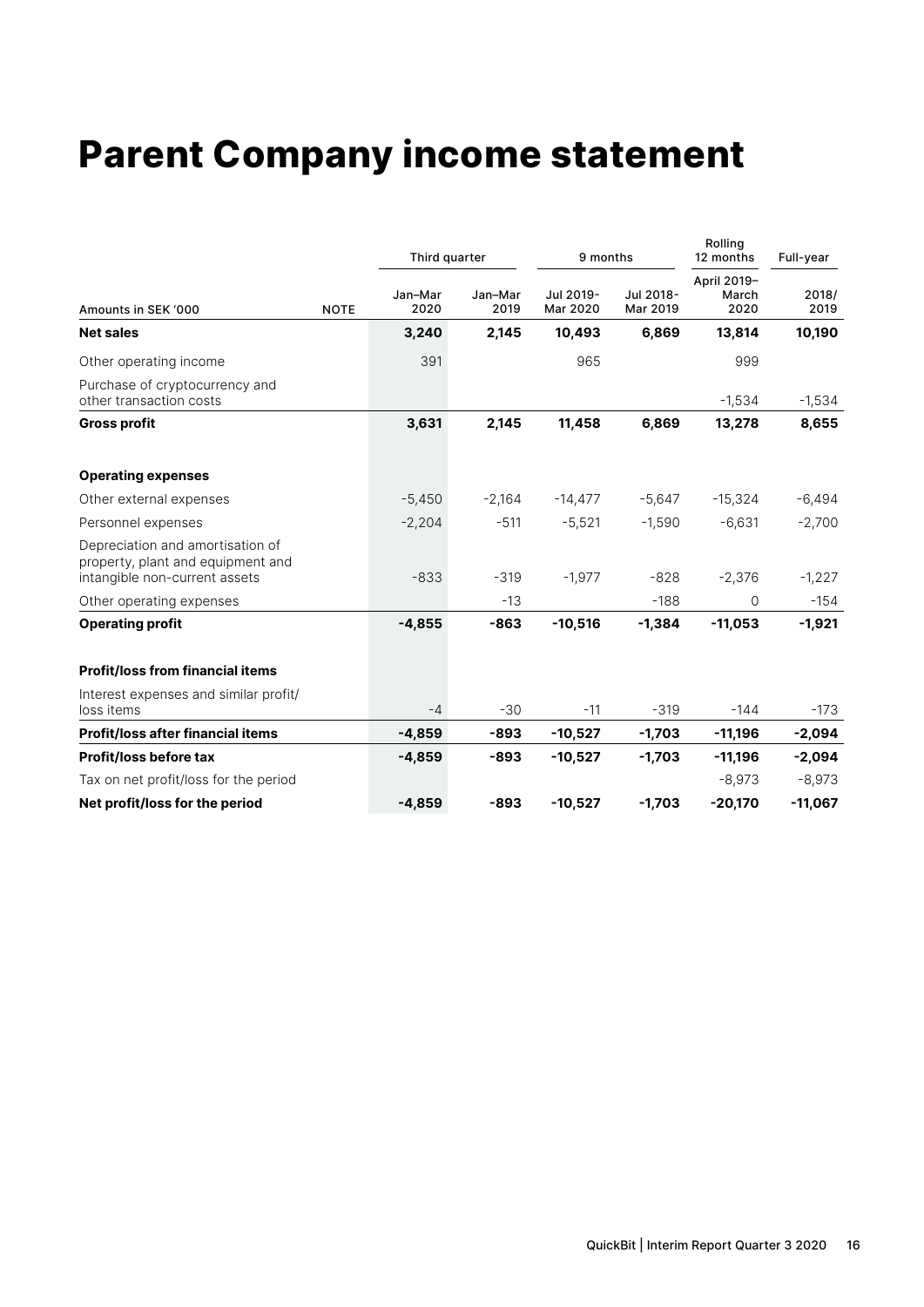### **Parent Company balance sheet**

| Amounts in SEK '000                          | <b>NOTE</b> | 31 March 2020 | 31 March 2019 | 30 June 2019 |
|----------------------------------------------|-------------|---------------|---------------|--------------|
| <b>ASSETS</b>                                |             |               |               |              |
| Subscribed for but not paid in capital       |             |               |               | 16,000       |
| <b>Non-current assets</b>                    |             |               |               |              |
| Intangible non-current assets                |             |               |               |              |
| Capitalised expenditure for development work |             |               |               |              |
| and similar work                             | 3           | 19,671        | 5,629         | 6,896        |
|                                              |             | 19,671        | 5,629         | 6,896        |
| Property, plant and equipment                |             |               |               |              |
| Equipment and tools                          |             | 837           |               | 102          |
|                                              |             | 837           | $\mathbf 0$   | 102          |
| <b>Financial assets</b>                      |             |               |               |              |
| Participations in Group companies            |             | 9,650         | 9,650         | 9,650        |
| Other non-current receivables                |             | 550           | 73            | 73           |
|                                              |             | 10,200        | 9,723         | 9,723        |
| <b>Total non-current assets</b>              |             | 30,708        | 15,353        | 16,721       |
| Current assets                               |             |               |               |              |
| <b>Current receivables</b>                   |             |               |               |              |
| Trade receivables                            |             |               |               | 0            |
| Receivables from Group companies             |             | 20            |               | $\Omega$     |
| Other receivables                            |             | 2,154         | 1,138         | 1,058        |
| Prepaid expenses and accrued income          |             | 3,379         | 75            | 4            |
|                                              |             | 5,552         | 1,214         | 1,062        |
| Cash and bank balances                       |             | 8,573         | 3,826         | 7,500        |
| <b>Total current assets</b>                  |             | 14,125        | 5,040         | 8,563        |
| <b>TOTAL ASSETS</b>                          |             | 44,833        | 20,393        | 41,284       |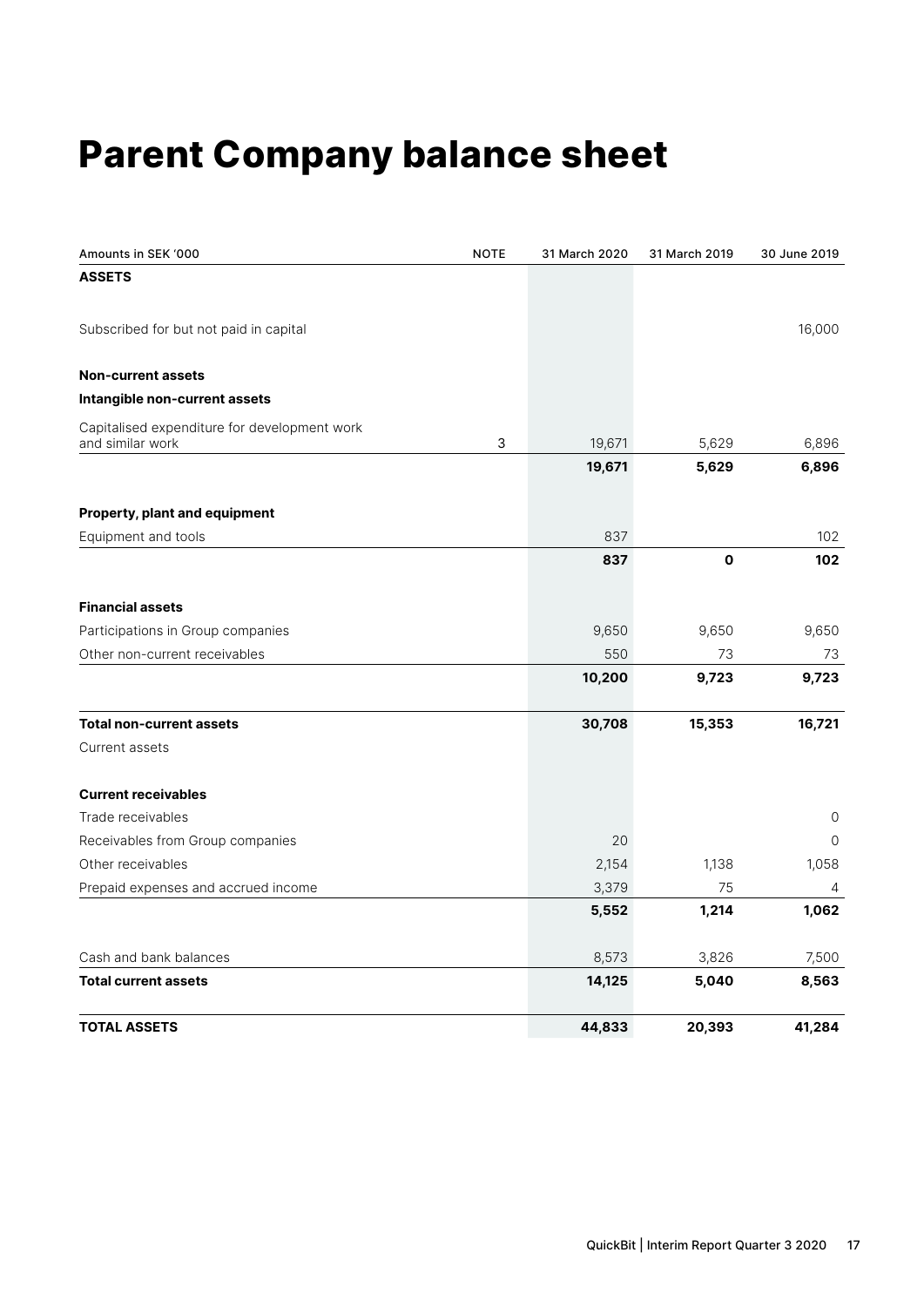### **Parent Company balance sheet**

| Amounts in SEK '000                  | <b>NOTE</b> | 31 March 2020 | 31 March 2019 | 30 June 2019 |
|--------------------------------------|-------------|---------------|---------------|--------------|
| <b>EQUITY AND LIABILITIES</b>        |             |               |               |              |
| <b>Equity</b>                        |             |               |               |              |
| Restricted equity                    |             |               |               |              |
| Share capital                        | 5           | 647           | 597           | 597          |
| New issue in progress                |             |               | 0             | 50           |
| Reserve for development expenditure  |             | 19,588        | 5,629         | 6,896        |
|                                      |             | 20,235        | 6,227         | 7,543        |
| Non-restricted equity                |             |               |               |              |
| Share premium reserve                |             | 36,367        | 21,349        | 36,392       |
| Profit/loss brought forward          |             | $-37,934$     | $-12,990$     | $-14,175$    |
| Net profit/loss for the year         |             | $-10,527$     | $-1,703$      | $-11,067$    |
|                                      |             | $-12,094$     | 6,655         | 11,150       |
| <b>Total equity</b>                  |             | 8,141         | 12,882        | 18,693       |
| <b>Current liabilities</b>           |             |               |               |              |
| Liabilities to Group companies       |             | 20,003        | 1,739         | 8,483        |
| Trade payables                       |             | 4,138         | 1,363         | 1,386        |
| Current tax liabilities              |             | 9,013         |               | 8,973        |
| Other current liabilities            |             | 1,568         | 3,757         | 2,362        |
| Accrued expenses and deferred income |             | 1,970         | 652           | 1,387        |
|                                      |             | 36,693        | 7,511         | 22,591       |
| <b>TOTAL EQUITY AND LIABILITIES</b>  |             | 44,833        | 20,393        | 41,284       |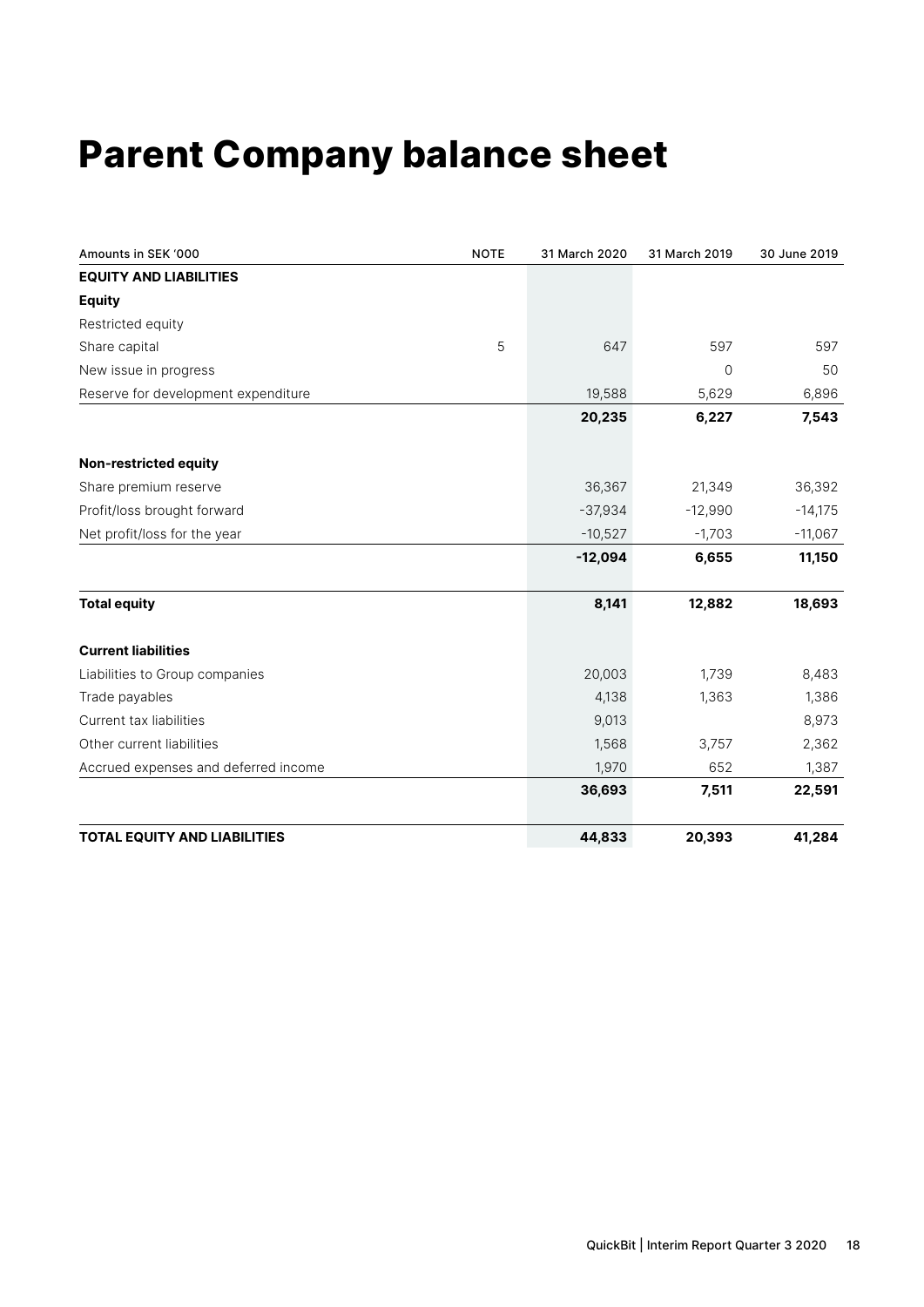### **Parent Company statement of changes in equity**

| Amounts in SEK '000                 | Share<br>capital | New<br>issue in<br>progress | Reserve for<br>development<br>expenditure | Share pre-<br>mium<br>reserve | Retained<br>earnings | Total<br>equity |
|-------------------------------------|------------------|-----------------------------|-------------------------------------------|-------------------------------|----------------------|-----------------|
| Equity 30 June 2018                 | 583              |                             | 3,910                                     | 17,982                        | $-11,189$            | 11,287          |
| New issue                           | 14               |                             |                                           | 3,286                         |                      | 3,300           |
| New issue in progress               |                  | 50                          |                                           | 15,950                        |                      | 16,000          |
| Expenses related to issue           |                  |                             |                                           | $-825$                        |                      | $-825$          |
| Reserve for development expenditure |                  |                             | 2,986                                     |                               | $-2,986$             | $\mathbf 0$     |
| Profit/loss for the period          |                  |                             |                                           |                               | $-11,067$            | $-11,067$       |
| Equity 30 June 2019                 | 597              | 50                          | 6,896                                     | 36,392                        | $-25,242$            | 18,694          |
| New issue                           | 50               | $-50$                       |                                           |                               |                      | $\mathbf 0$     |
| Expenses related to issue           |                  |                             |                                           | $-25$                         |                      | $-25$           |
| Reserve for development expenditure |                  |                             | 12,692                                    |                               | $-12,692$            | $\mathbf 0$     |
| Profit/loss for the period          |                  |                             |                                           |                               | $-10,527$            | $-10,527$       |
| Equity 31 March 2020                | 647              | 0                           | 19,588                                    | 36,367                        | $-48,461$            | 8,141           |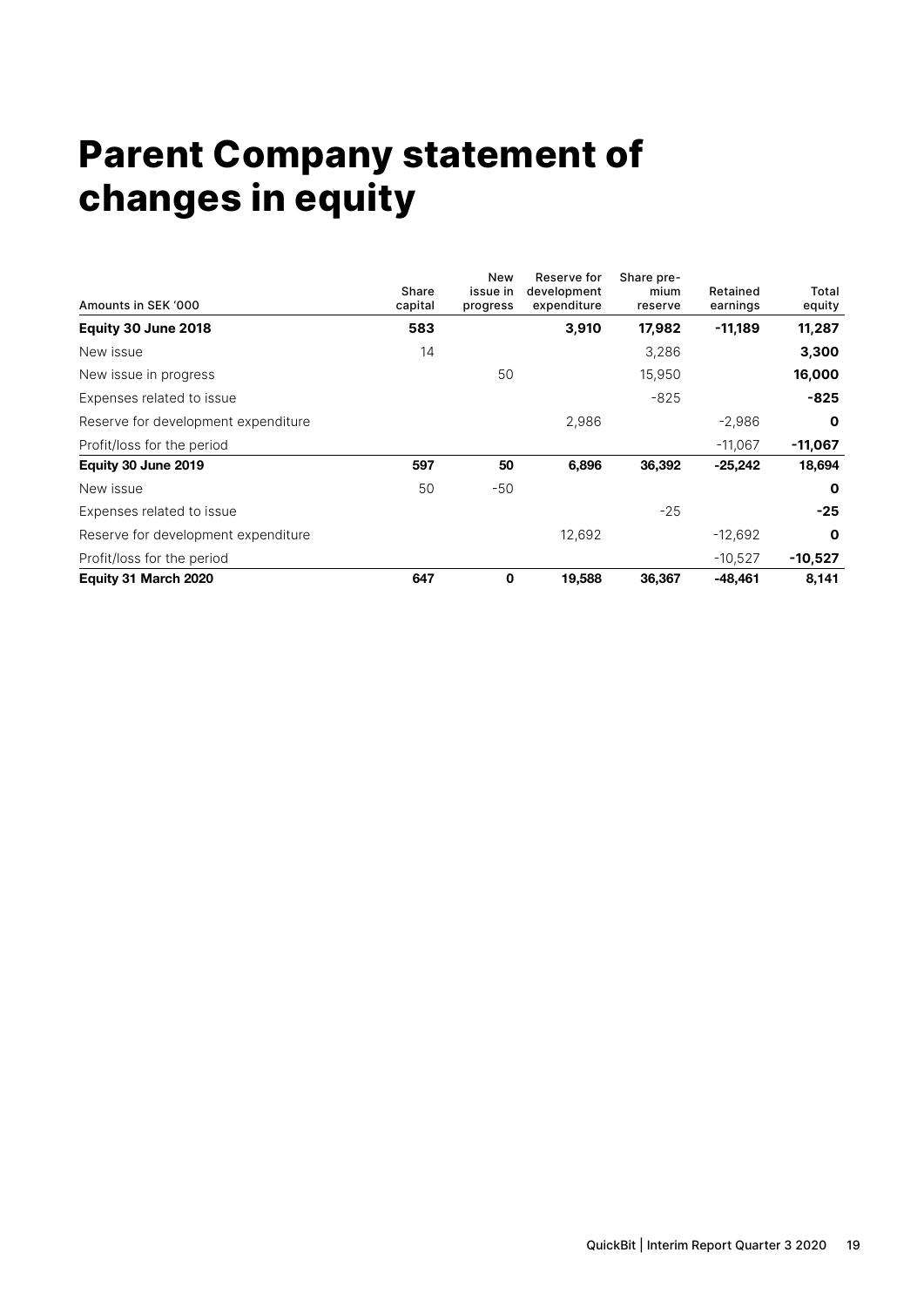### **Parent Company cash flow statement**

|                                                             |             | Third quarter      |                 | 9 months              |                       | Rolling<br>12 months         | Full-year     |
|-------------------------------------------------------------|-------------|--------------------|-----------------|-----------------------|-----------------------|------------------------------|---------------|
| Amounts in SEK '000                                         | <b>NOTE</b> | Jan-Mar<br>2020    | Jan-Mar<br>2019 | Jul 2019-<br>Mar 2020 | Jul 2018-<br>Mar 2019 | April 2019-<br>March<br>2020 | 2018/<br>2019 |
| <b>Operating activities</b>                                 |             |                    |                 |                       |                       |                              |               |
| Profit before financial items                               |             | $-4,855$           | $-863$          | $-10,516,4$           | $-1,384$              | $-11,053$                    | $-1,921$      |
| Adjustment for items not included in<br>the cash flow:      |             | 833                | 319             | 1,976,8               | 828                   | 2,376                        | 1,227         |
| Interest paid                                               |             | $-4$               | $-30$           | $-10.8$               | $-319$                | 135                          | $-173$        |
|                                                             |             | $-4,027$           | $-573$          | $-8,550,5$            | $-876$                | $-8,541$                     | -866          |
| Cash flow from changes in                                   |             |                    |                 |                       |                       |                              |               |
| working capital                                             |             |                    |                 |                       |                       |                              |               |
| Increase/decrease operating recei-<br>vables                |             | $-3,141$           | $-97$           | $-4,376,1$            | 1,605                 | $-4,225$                     | 1,757         |
| Increase/decrease operating liabi-<br>lities                |             | 7,817              | 1,610           | 13,963,1              | 2,530                 | 19,194                       | 7,811         |
| Cash flow from operating activities                         |             | 649                | 939             | 1,036,5               | 3,259                 | 6,429                        | 8,701         |
| Investing activities                                        |             |                    |                 |                       |                       |                              |               |
| Investments in intangible                                   |             | 0                  | 0               | $-838,5$              |                       | $-944$                       | $-106$        |
| non-current assets                                          |             | $-6,075$           | $-1,091$        | $-14,648,4$           | $-2,547$              | $-16,311$                    | $-4,210$      |
| Investments in property, plant and<br>equipment             |             | 0                  | 0               | $-838.5$              |                       | $-944$                       | $-106$        |
| Investments in subsidiaries                                 |             |                    | $-50$           |                       | $-50$                 | 0                            | -50           |
| Investments in other financial assets                       |             | 632                | $\circ$         | $-476,8$              |                       | 632                          | 0             |
| <b>Cash flow from investing activities</b>                  |             | $-5,443$           | $-1,141$        | $-15,963,7$           | $-2,597$              | $-16,623$                    | $-4,365$      |
| Financing activities                                        |             |                    |                 |                       |                       |                              |               |
| Increase/decrease other                                     |             | $\pmb{\mathsf{O}}$ | $\mathbf 0$     | 16 000,0              | 3 1 6 0               | 14891                        | 3 1 6 0       |
| financial liabilities                                       |             | 0                  |                 |                       | 3,160                 | $-1,109$                     | 3,160         |
| <b>New issue</b>                                            |             | O                  |                 | 16,000,0              | 0                     | 16,000                       |               |
| <b>Cash flow from financing activities</b>                  |             | $\pmb{0}$          | $\mathbf 0$     | 16,000,0              | 3,160                 | 14,891                       | 3,160         |
|                                                             |             |                    |                 |                       |                       | 0                            |               |
| Cash flow for the period                                    |             | $-4,794$           | $-201$          | 1,072,8               | 3,823                 | 4,697                        | 7,496         |
| Cash and cash equivalents at the<br>beginning of the period |             | 13,367             | 4,028           | 7,500,1               | 4                     | 3,876                        | 4             |
| Cash and cash equivalents at the<br>end of the period       |             | 8,573              | 3,826           | 8,572,9               | 3,826                 | 8,573                        | 7,500         |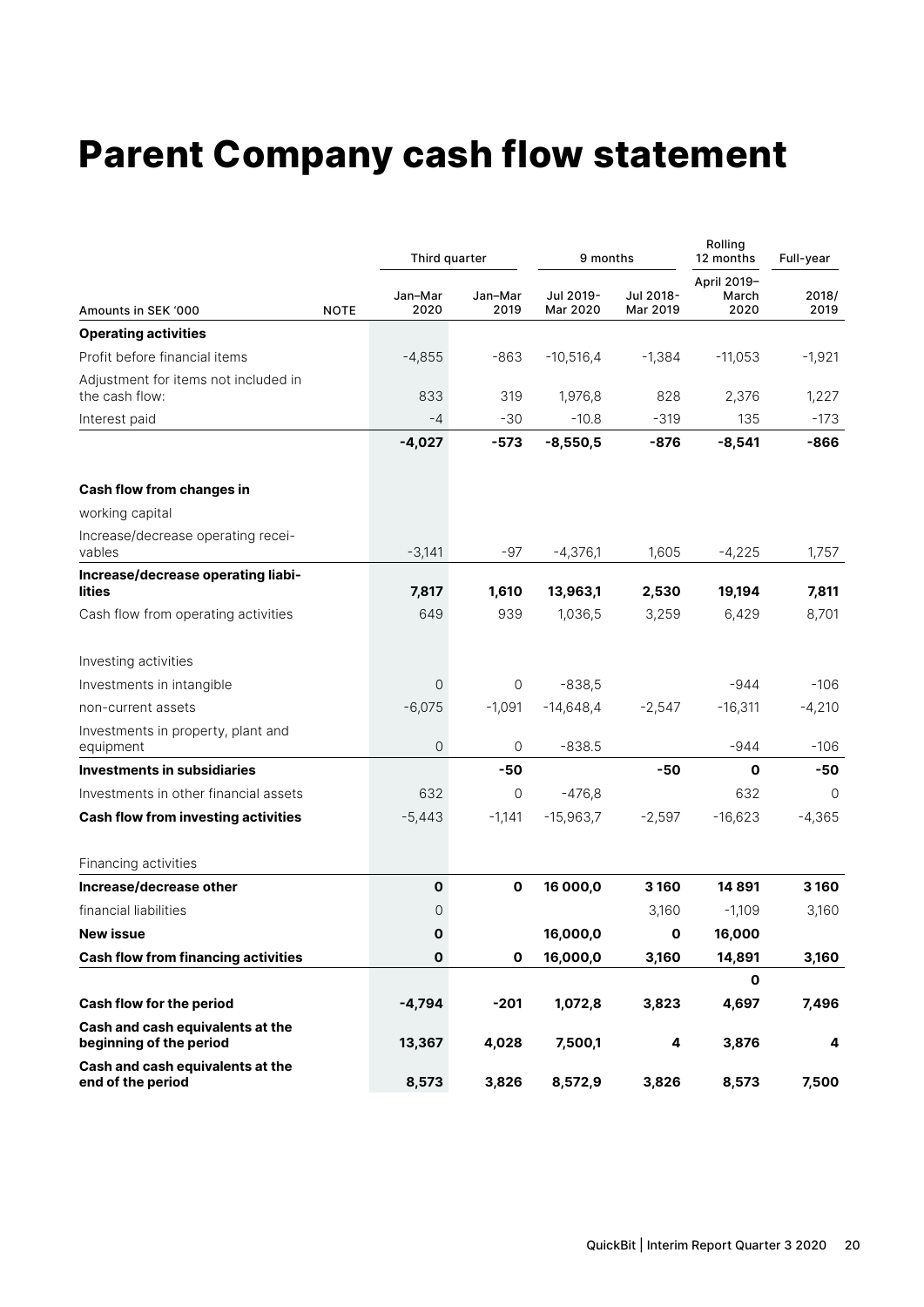### **Notes**

#### **NOTE 1 ACCOUNTING POLICIES**

Amounts in thousands of kronor (SEK '000) unless otherwise stated

#### **General accounting principles**

The interim report is prepared in accordance with the provisions of the Swedish Annual Accounts Act and in accordance with the rules of Nordic Growth Market Nordic SME.

Otherwise, the same accounting principles and calculation methods have been used in the interim report as in the latest annual report, according to the Swedish Annual Accounts Act and the Swedish Accounting Standards Board's general guidelines BFNAR 2012: 1 Annual Accounts and Consolidated Accounts (K3).

#### **Estimates and assessments**

The Board considers that the company's system should have a depreciation period of five years. This depreciation period, the Board believes, started to apply as from 1 September 2017. It is further the Board's opinion that all costs for the system shall be carried forward and the capitalised value will be recoverable in the future.

#### **Key ratio definitions**

**Equity/assets ratio:** Total equity + 78% of untaxed reserves / total assets.

**Earnings per share:** net profit for the period in relation to the weighted average number of outstanding shares before and after dilution.

#### **NOTE 2 CAPITALISED EXPENDITURE FOR DEVELOPMENT WORK**

| Group                                |               |               |
|--------------------------------------|---------------|---------------|
| <b>SEK '000</b>                      | 31 March 2020 | 31 March 2019 |
| <b>Accumulated cost</b>              |               |               |
| -At the start of the period          | 27,041        | 14,014        |
| -Through acquisition of subsidiaries |               |               |
| -Capitalised expenditure             | 6,075         | 2,699         |
| At the end of the period             | 33,116        | 16,713        |
| <b>Accumulated amortisation</b>      |               |               |
| -Opening accumulated amortisation    | $-6,390$      | $-969$        |
| -Amortisation during the period      | $-1,247$      | $-2,350$      |
| -Translation differences             |               |               |
| At the end of the period             | $-7,637$      | $-3,320$      |
| Carrying amount at end of the period | 25,479        | 13,393        |
| <b>Parent Company</b>                |               |               |
| <b>SEK '000</b>                      | 31 March 2020 | 31 March 2019 |
| <b>Accumulated cost</b>              |               |               |
| -At the start of the period          | 17,197        | 4,414         |
| -Capitalised expenditure             | 6,075         | 2,547         |
| At the end of the period             | 23,272        | 6,961         |
| <b>Accumulated amortisation</b>      |               |               |
| -Opening accumulated amortisation    | $-2,812$      | $-504$        |
| -Amortisation during the period      | $-789$        | $-828$        |
| At the end of the period             | $-3,601$      | $-1,332$      |
| Carrying amount at end of the period | 19,671        | 5,629         |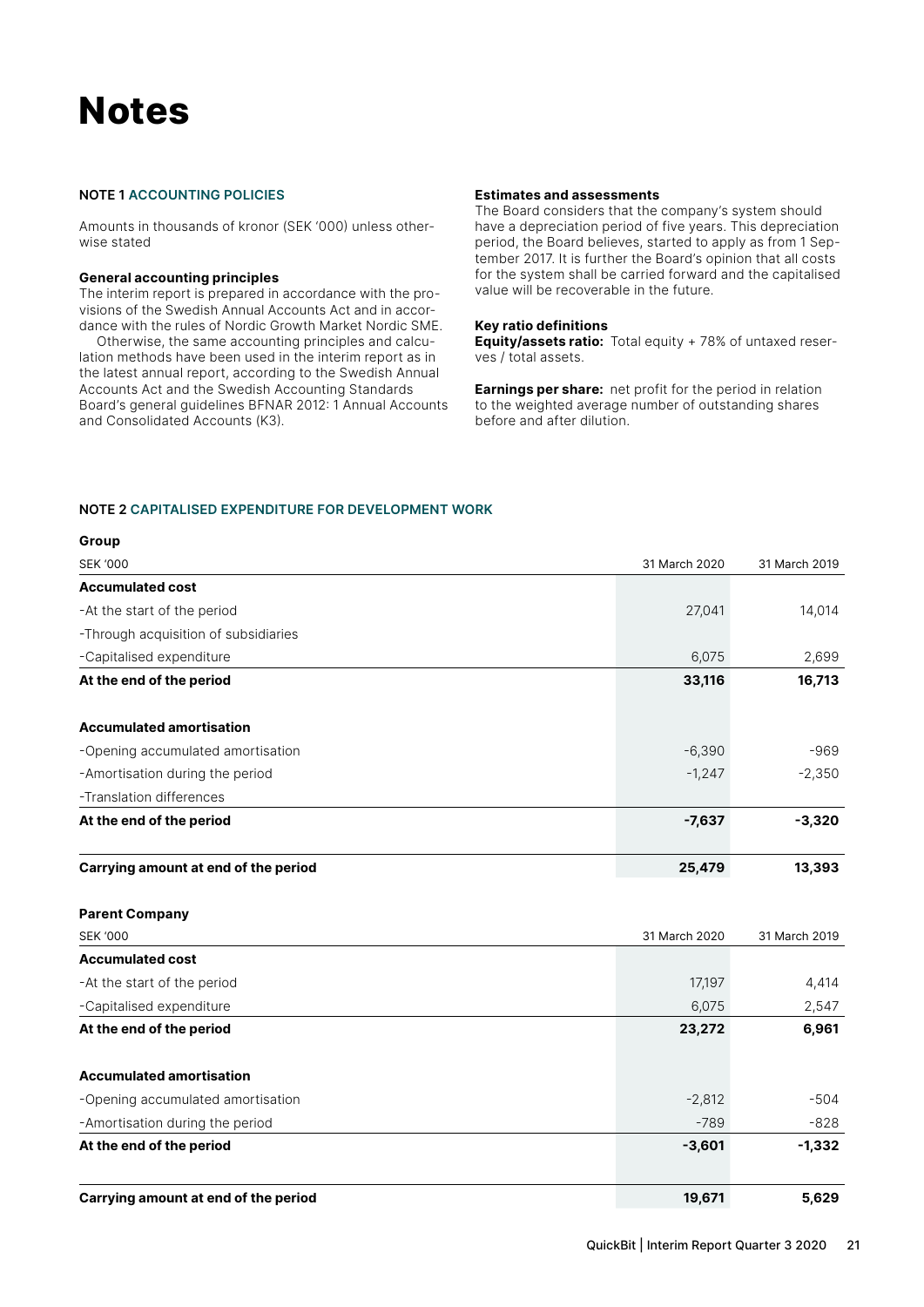#### **NOTE 3 OTHER NON-CURRENT RECEIVABLES**

| Group                                |               |               |
|--------------------------------------|---------------|---------------|
| <b>SEK '000</b>                      | 31 March 2020 | 31 March 2019 |
| <b>Accumulated cost:</b>             |               |               |
| -At the start of the period          | 3,008         | 73            |
| -Deposits                            |               |               |
| -Exchange differences                | 114           |               |
| -The period's repaid receivables     | $-632$        |               |
| Carrying amount at end of the period | 2,490         | 73            |
|                                      |               |               |
| <b>Parent Company</b>                |               |               |
| <b>SEK '000</b>                      | 31 March 2020 | 31 March 2019 |
| <b>Accumulated cost:</b>             |               |               |
| -At the start of the period          | 1,182         | 73            |
| -Deposits                            |               |               |
| -The period's repaid receivables     | $-632$        |               |
| Carrying amount at end of the period | 550           | 73            |

#### **NOTE 4 OTHER RECEIVABLES**

Of the asset item Other Receivables, SEK 119.9 million refers to the company's liquid assets deposited by the company as collateral with redemption partners, which by agreement are continually paid out to the company.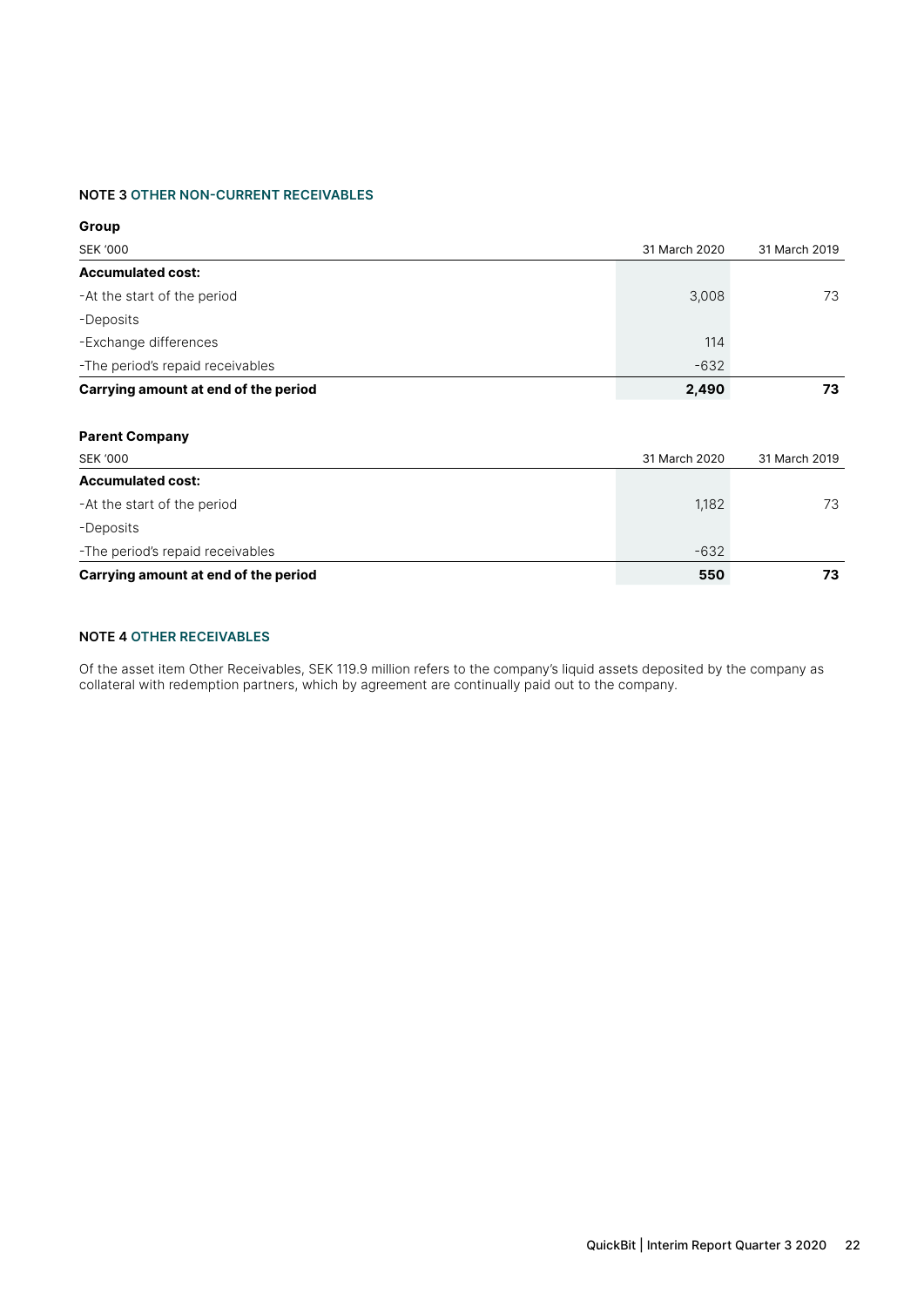#### **NOTE 5 THE NUMBER OF SHARES AT EACH PERIOD'S END AND WEIGHTED AVERAGE**

|             |          | Outstanding shares<br>at the end of the | Outstanding shares                         |                                                                                                                             |
|-------------|----------|-----------------------------------------|--------------------------------------------|-----------------------------------------------------------------------------------------------------------------------------|
| Date        | Report   | period before<br>dilution               | at the end of the<br>period after dilution | Note                                                                                                                        |
| 30 Sep 2016 | Q1 16/17 | 5,000,000                               | 5,000,000                                  | The company's first operating quarter                                                                                       |
| 31 Dec 2016 | Q2 16/17 | 5,000,000                               | 5,000,000                                  |                                                                                                                             |
| 31 Mar 2017 | Q3 16/17 | 5,000,000                               | 5,000,000                                  |                                                                                                                             |
| 30 Jun 2017 | Q4 16/17 | 5,234,125                               | 5,234,125                                  | Issue of 234,125 shares carried out in Q4<br>16/17                                                                          |
| 30 Sep 2017 | Q1 17/18 | 52,341,250                              | 52,341,250                                 | Split 1:10 carried out Q1 17/18                                                                                             |
| 31 Dec 2017 | Q2 17/18 | 54,341,250                              | 55,341,250                                 | Issue of 2 million shares and 1 million sub-<br>scription warrants approved in Q2 17/18                                     |
| 31 Mar 2018 | Q3 17/18 | 54,341,250                              | 55,341,250                                 |                                                                                                                             |
| 30 Jun 2018 | Q4 17/18 | 58,341,250                              | 59,341,250                                 | Issue of 4 million shares carried out in Q4<br>17/18                                                                        |
| 30 Sep 2018 | Q1 18/19 | 58,341,250                              | 59,341,250                                 | Decision on extension of 1 million subscrip-<br>tion warrants registered with the Swedish<br>Companies Registration Office. |
| 31 Dec 2018 | Q2 18/19 | 58,341,250                              | 59,341,250                                 |                                                                                                                             |
| 31 Dec 2019 | Q3 18/19 | 59,716,250                              | 76,325,375                                 | Issue of 1,375,000 shares and 15,609,125<br>subscription warrants was approved in Q3<br>18/19                               |
| 30 Jun 2019 | Q4 18/19 | 64,716,250                              | 85,575,375                                 | Issue of 5,000,000 shares and 4,250,000<br>subscription warrants was approved in Q4<br>18/19                                |
| 30 Sep 2019 | Q119/20  | 64,716,250                              | 85,575,375                                 | Issue of 5,000,000 shares was registered<br>with the Swedish Companies Registration<br>Office in Q1 19/20                   |
| 31 Dec 2019 | Q2 19/20 | 64,716,250                              | 87,275,375                                 | Decision regarding 1,700,000 subscription<br>warrants approved in Q2 19/20                                                  |
| 31 Mar 2020 | Q3 19/20 | 64,716,250                              | 87,275,375                                 |                                                                                                                             |

|                                   | Jan-Mar 2020 | Jan-Mar 2019 | 2018/2019  |
|-----------------------------------|--------------|--------------|------------|
| Number of shares                  |              |              |            |
| Weighted average, before dilution | 64.716.250   | 58.845.417   | 59.137.140 |
| Weighted average, after dilution  | 87,275,375   | 63.497.096   | 65,826,953 |